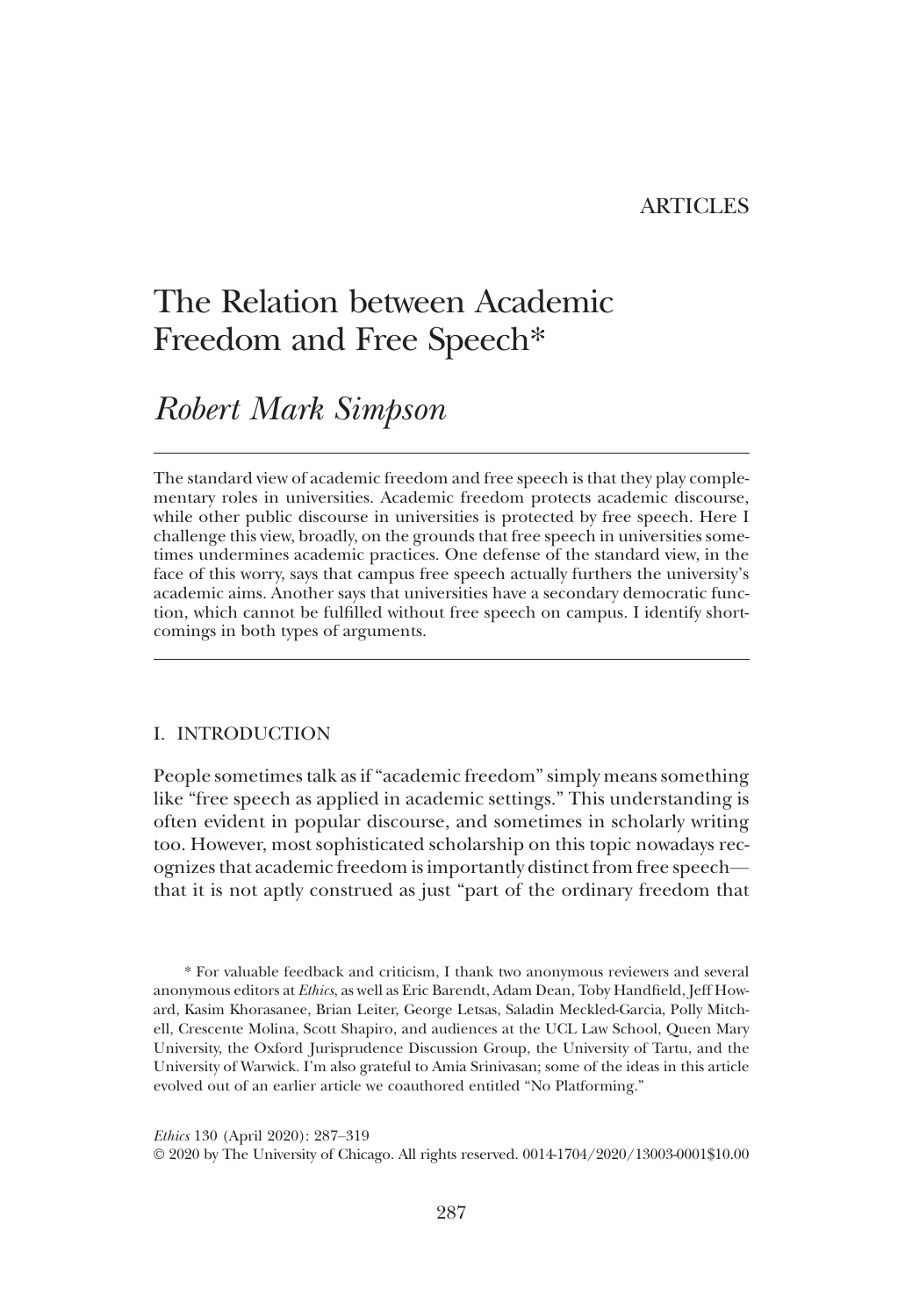is the birthright of citizens in a democracy."<sup>1</sup> Most scholarly writing on academic freedom adopts a more nuanced—and at first blush, more plausible—view about the relation between academic freedom and free speech. I will call this more nuanced, plausible view the standard view. It is captured in remarks like the following, first from Erwin Chemerinsky and Howard Gillman: "We should think of campuses as having two different zones of free expression: a professional zone, which protects the expression of ideas but imposes an obligation of responsible discourse and responsible conduct in formal educational and scholarly settings; and a larger *free speech zone* . . . where the only restrictions are those of society at large. Members of the campus community may say things in the free speech zones that they would not be allowed to say in the core educational and research environment."<sup>2</sup> And in a similar vein, we have the following from Keith Whittington:

The ideal of academic freedom emphasizes that members of the faculty should have the independence to exercise their professional judgment and not be constrained by social, political, or financial pressures. . . . But the campus is home to more than the work of scholars. Universities have long offered an arena in which students and visitors engage with and advocate for ideas. Those debates are often boisterous and freewheeling. They reflect the chaos of American democracy rather than the decorum of the seminar room. What holds those two worlds together is a common commitment to taking ideas seriously, to exploring the unconventional . . . and to holding accepted truths up for challenge and reconsideration.3

In sum, academic freedom and free speech are importantly distinct, but both kinds of freedom have important—and complementary—roles to play in the university's organization and governance. The university is a venue for overtly academic communicative activities, related to teaching and research, and these are to be protected by academic freedom. But it also plays host to other kinds of communicative activities, including commencement addresses, public lectures and debates, student society meetings, protest, political advocacy, and student journalism. These communicative activities should be supported, accommodated, and protected against content-based restrictions under the auspices of free speech.

<sup>1.</sup> David Bromwich, "Academic Freedom and Its Opponents," in Who's Afraid of Academic Freedom?, ed. Akeel Bilgrami and Jonathan R. Cole (New York: Columbia University Press, 2015), 27–39, 39.

<sup>2.</sup> Erwin Chemerinsky and Howard Gillman, Free Speech on Campus (New Haven, CT: Yale University Press, 2017), 77; emphasis in the original.

<sup>3.</sup> Keith E. Whittington, Speak Freely: Why Universities Must Defend Free Speech (Princeton, NJ: Princeton University Press, 2018), 7.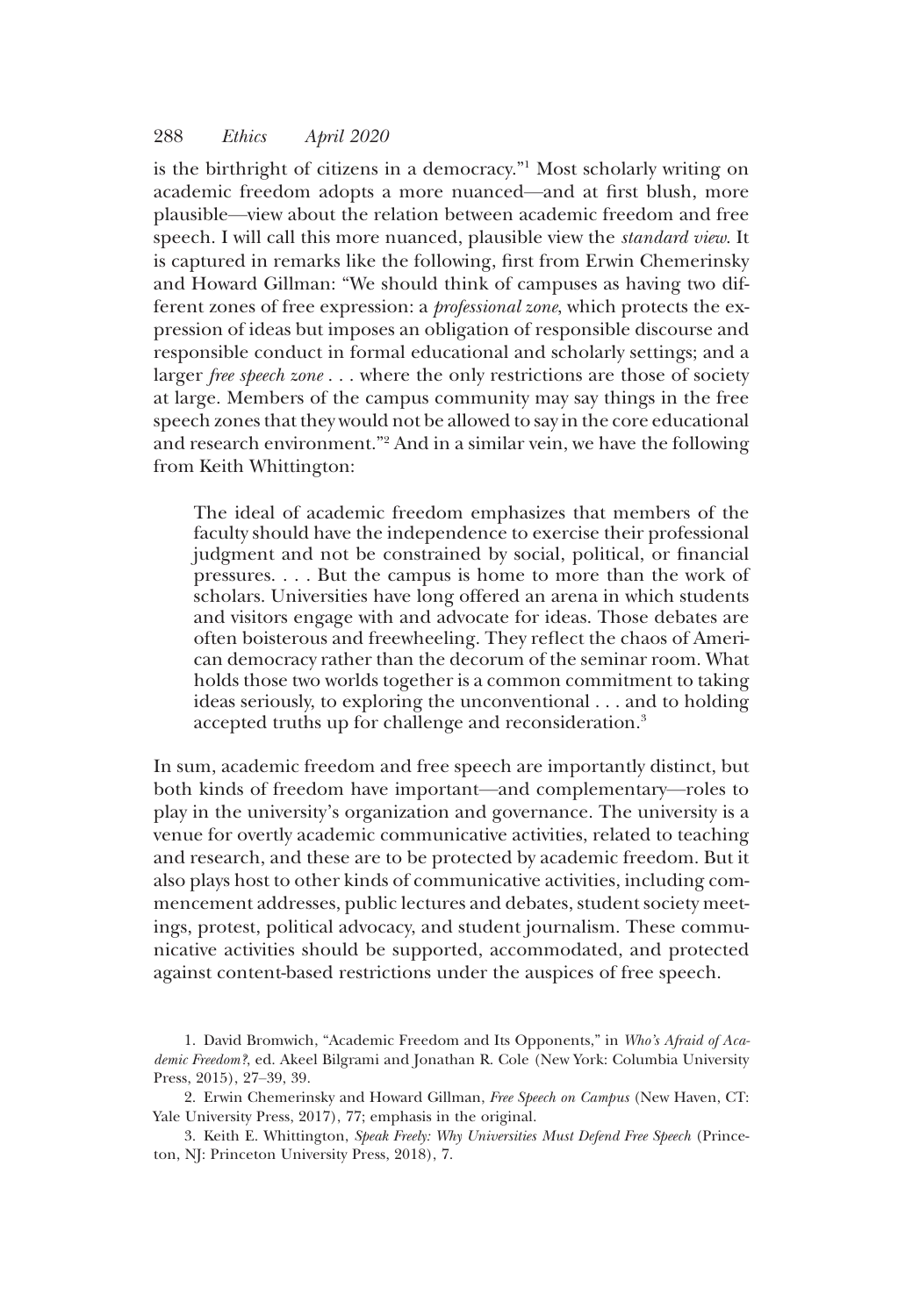Here I argue against this view of the relation between academic freedom and free speech. Specifically, I claim that the arguments that are or may be given on behalf of this standard view are unpersuasive. We have good reasons to uphold free speech as a basic civil liberty and good reasons to accept academic freedom as a governing principle in universities. But we do not have particularly good reasons, I will argue, for thinking of the university as a special venue for extra-academic speech, or for making that extra-academic speech immune to content-based restrictions, as if it were just another form of free-speech-protected public discourse. Academic discourse is meant to be free from ideological constraints—this is part of what academic freedom is there to ensure—but it may be, and indeed should be, subject to content-based restrictions, insofar as they are driven by a concern for intellectual quality and integrity. Content-based restrictions on speech, which are anathema to a free speech ethic, are thus an integral part of serious academic practice. And it is in keeping with a reasonable understanding of the university's proper social-political function, I will argue, for us to extend an academic communicative ethos across the whole campus. Universities can be run as discriminating, intellectually regimented discursive arenas. We are not obliged to turn universities into totally wide-open marketplaces of ideas.

Authors like Chemerinsky, Gillman, and Whittington believe that this is a seriously mistaken attitude, and their worries are shared not only by scholars but also by a broad public. Since the cultural transformations to the university sector brought about by student protest movements of the 1960s, most people who have anything to do with universities—academics, students, managers, and worried onlookers—have subscribed to some version of the standard view. My question here is whether this is the right view of things, not just as a matter of legal or institutional policy, in any given jurisdiction, but in virtue of some deeper, philosophical idea about what the university is supposed to be and do.

In Section II, I motivate this inquiry by expanding on the theses briefly sketched above. Following Robert Post, I argue that an aversion to content-based speech regulation, which is a central tenet of free speech, is at odds with the practices of content-based discrimination that are integral to academic practice. In light of this tension, as well as a further thesis about the relation between a university's institutional culture and the pursuit of its intellectual mission, I challenge the idea that universities have some kind of constitutive commitment to free speech.

In Sections III and IV, I examine two kinds of arguments that may be offered in response to this challenge. The first appeals to epistemic concerns. It says that the university's core epistemic purposes will be better served if the relatively disciplined communicative activities that occur in teaching and research settings are surrounded by a less regimented, more freewheeling communicative atmosphere on the wider campus.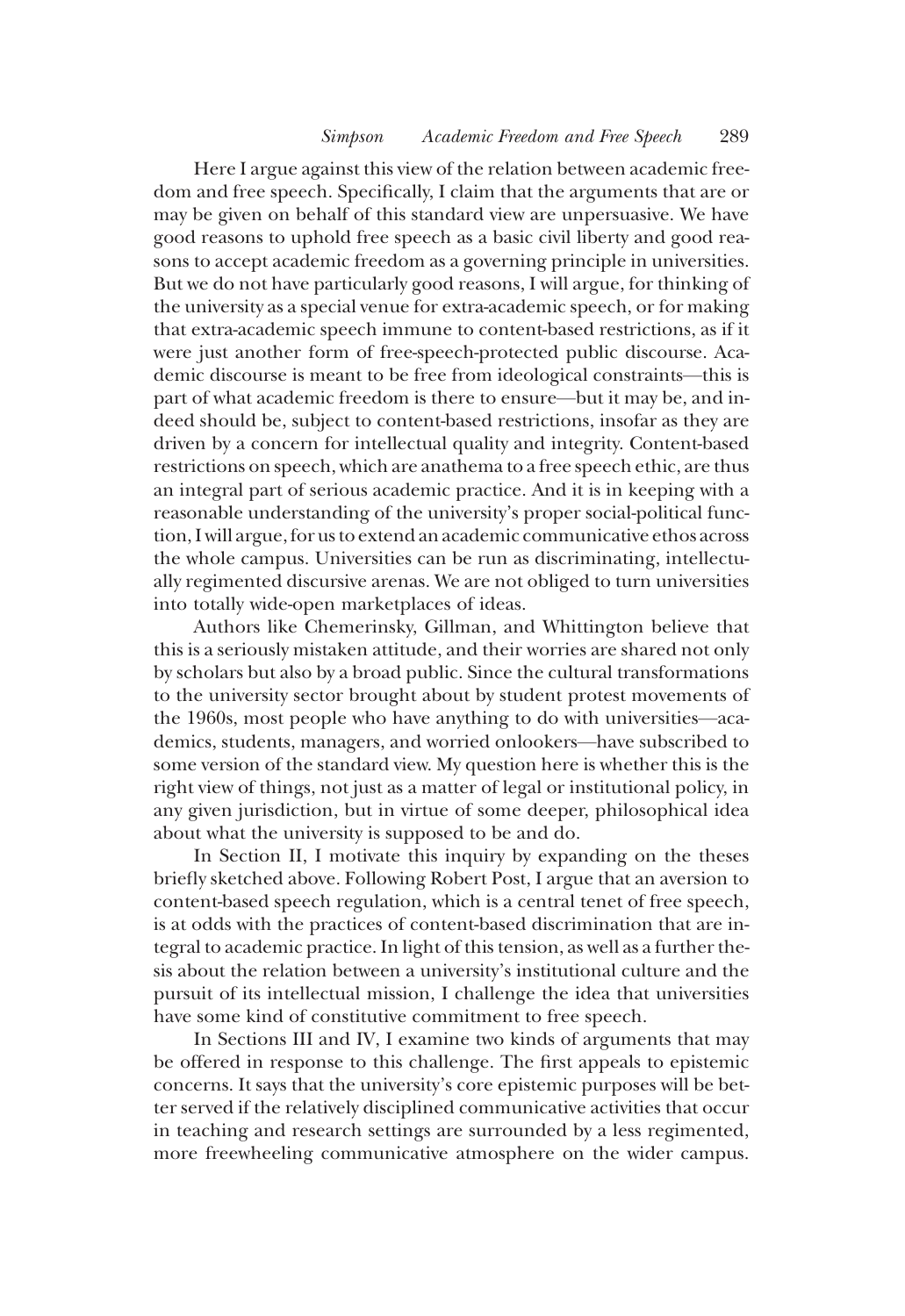The second kind of argument appeals to democratic concerns. It says that universities, in addition to their epistemic mission, have a key role to play in affirming, modeling, and nurturing a democratic ethos. In order to carry out their role in supporting democracy, so the argument goes, universities need to embrace a campus free speech culture. I will criticize both kinds of arguments, and in doing so, I will defend an alternative way of thinking about the university and its communicative ideals. My proposal is compatible with a liberal politics, but it understands the university as an institution narrowly defined by its epistemic aims, rather than a theater for the enactment of civil liberties.

## II. TWO IDEAS OF A UNIVERSITY

#### A. Differences between Academic Freedom and Free Speech

In order to see how the tensions between academic freedom and free speech can arise, we first need a working sense of what both sets of principles consist of. Let's begin with free speech. A free speech principle is"a principle under which speech is entitled to special protection from regulation or suppression."<sup>4</sup> What does "special protection" mean, exactly? First, it means protection that extends beyond the normal immunities which, in a liberal society, are presumptively afforded to all conduct, verbal or otherwise. Policies adopted for the sake of some social goal "must provide a stronger justification when the attainment of that goal requires the restriction of speech than when no limitations on speech are employed."<sup>5</sup> Second, "special protection," in this context, means that policies which suppress speech cannot be defended via an appeal to the claim that the ideas being suppressed are bad, wrong, offensive, or false. To uphold free speech is to have an "aversion to regulation on the basis of the content of the communication."<sup>6</sup> This aversion partly stems from "distrust of the ability of government to distinguish between the true and the false, the useful and the useless, the valuable and the worthless."<sup>7</sup> But it runs deeper than that. A free speech principle, as widely understood, does not merely forbid censorship by the state. It enjoins the creation and maintenance of a free speech culture, in which all are encouraged to speak their minds and to work through their disagreements in debate and discussion, instead of trying to silence or ostracize opponents.

Principles of academic freedom superficially resemble free speech principles. They require special protection for (certain forms of) communicative conduct, and they oppose (certain forms of) content-based

<sup>4.</sup> Eric Barendt, Freedom of Speech, 2nd ed. (Oxford: Oxford University Press, 2005), 6.

<sup>5.</sup> Frederick Schauer, Free Speech: A Philosophical Inquiry (Cambridge: Cambridge University Press, 1982), 7–8.

<sup>6.</sup> Ibid., 101.

<sup>7.</sup> Ibid., 101.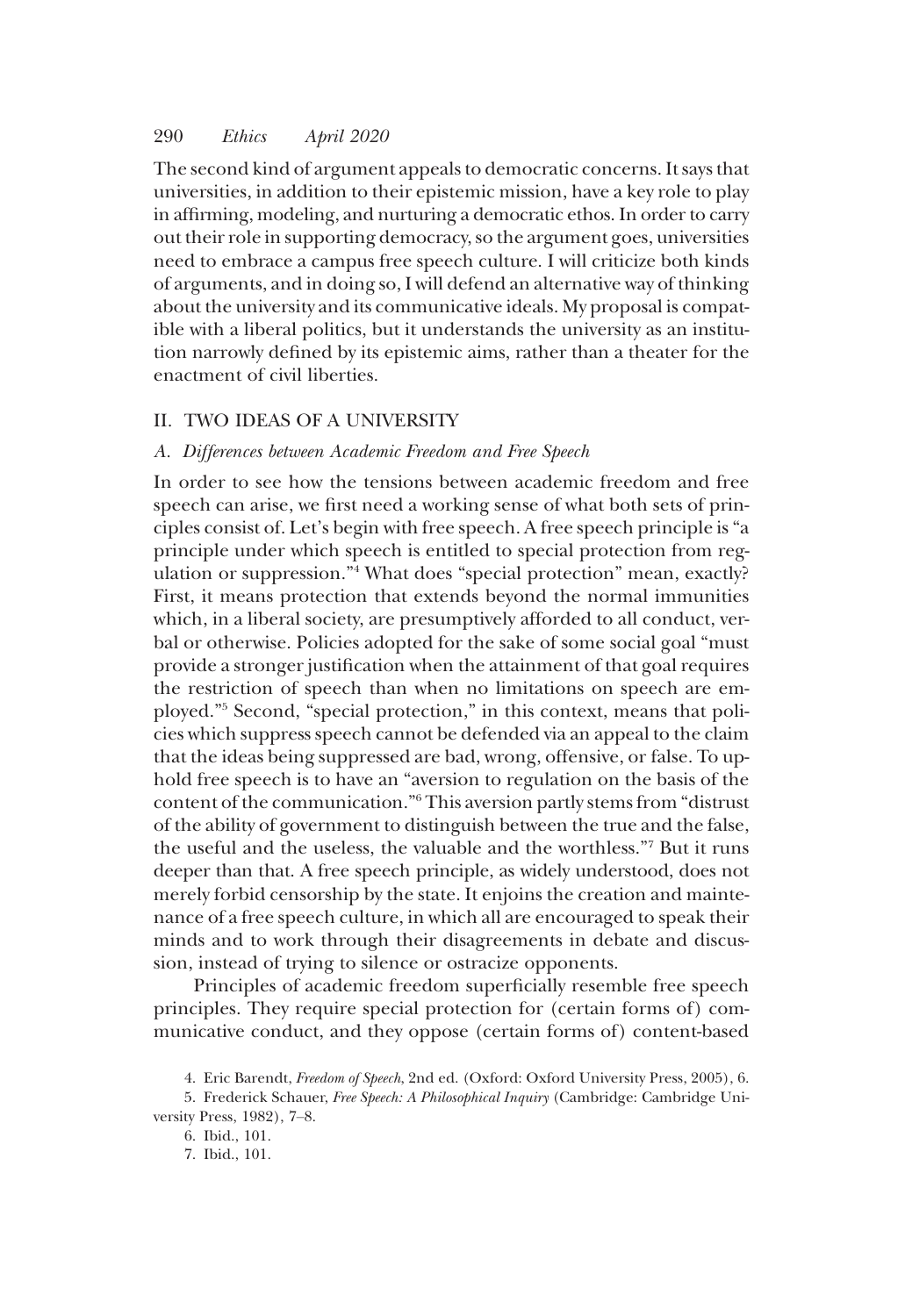suppression of speech. But these caveats mark important differences. Academic freedom applies to a limited class of communicative activities, coming from a limited class of speakers. It is the name we give to the set of rights "through which professional academics may dictate, within reasonable limits, the terms of their work,"including the right to "determine the fundamental content of research and publication" and to "make important decisions about the content and terms of teaching."<sup>8</sup> One way of putting this is to say that academic freedom insulates academics in their professional conduct—insulates them against interference from government actors, overbearing administrators in their own institutions, and external pressure groups.<sup>9</sup> In essence, academic freedom has a narrower scope of application compared to a generic free speech principle. But as a further consequence of this elementary difference in scope, academic freedom is also unlike a generic free speech principle in the characteristic means through which it is institutionalized. Academic freedom is characteristically institutionalized through specialized contractual arrangements—tenure being one notable example—which make it more difficult for academics, compared to other professionals, to be disciplined or dismissed if their employers disapprove of their methods in carrying out their work.10 Moreover, the profession-based nature of academic freedom also means that the freedom it gives the academic, in her work, is bounded by demands of professional competence. Academic freedom gives the scholar a right to teach and research as she sees fit, but it allows that these activities, unlike public discourse, are "essentially subject to quality controls on the basis of general professional standards of accuracy and coherence."<sup>11</sup> This qualifying limitation has no real analogue when it comes to the activities covered by free speech.<sup>12</sup>

8. Michele Moody-Adams, "What's So Special about Academic Freedom?," in Bilgrami and Cole, Who's Afraid of Academic Freedom?, 97–122, 101.

9. Ronald Dworkin is one author who, in his account of academic freedom, invokes this notion of 'insulation' for individual academics; see Ronald Dworkin, "We Need a New Interpretation of Academic Freedom," in The Future of Academic Freedom, ed. Louis Menand (Chicago: University of Chicago Press, 1996), 187–98, 187.

10. For an overview of the different kinds of contractual instruments used to protect academic freedom in universities in the United Kingdom, the United States, and Germany, see Eric Barendt, Academic Freedom and the Law: A Comparative Study (Oxford: Hart, 2010).

11. Ibid., 20. Or, as Brian Leiter says, academic freedom has definite limits, "but those limits are to be set by those with expert competence in the relevant Wissenschaft, not by offended members of the polity at large or by politicians or business leaders whose interests might be adversely affected"; see Brian Leiter, "Why Academic Freedom?," in The Value and Limits of Academic Speech: Philosophical, Political, and Legal Perspectives, ed. Donald Alexander Downs and Chris W. Surprenant (New York: Routledge, 2018), 31–46, 33.

12. The way I am defining academic freedom involves two simplifications. These are aimed at streamlining things, and my arguments do not hinge on them, but I should note them up front. First, academic freedom—understood in terms of the rights of the individual scholar—is often taken to protect the scholar's speech not only in professional teaching and research but also in extramural expression, e.g., commentary on political issues in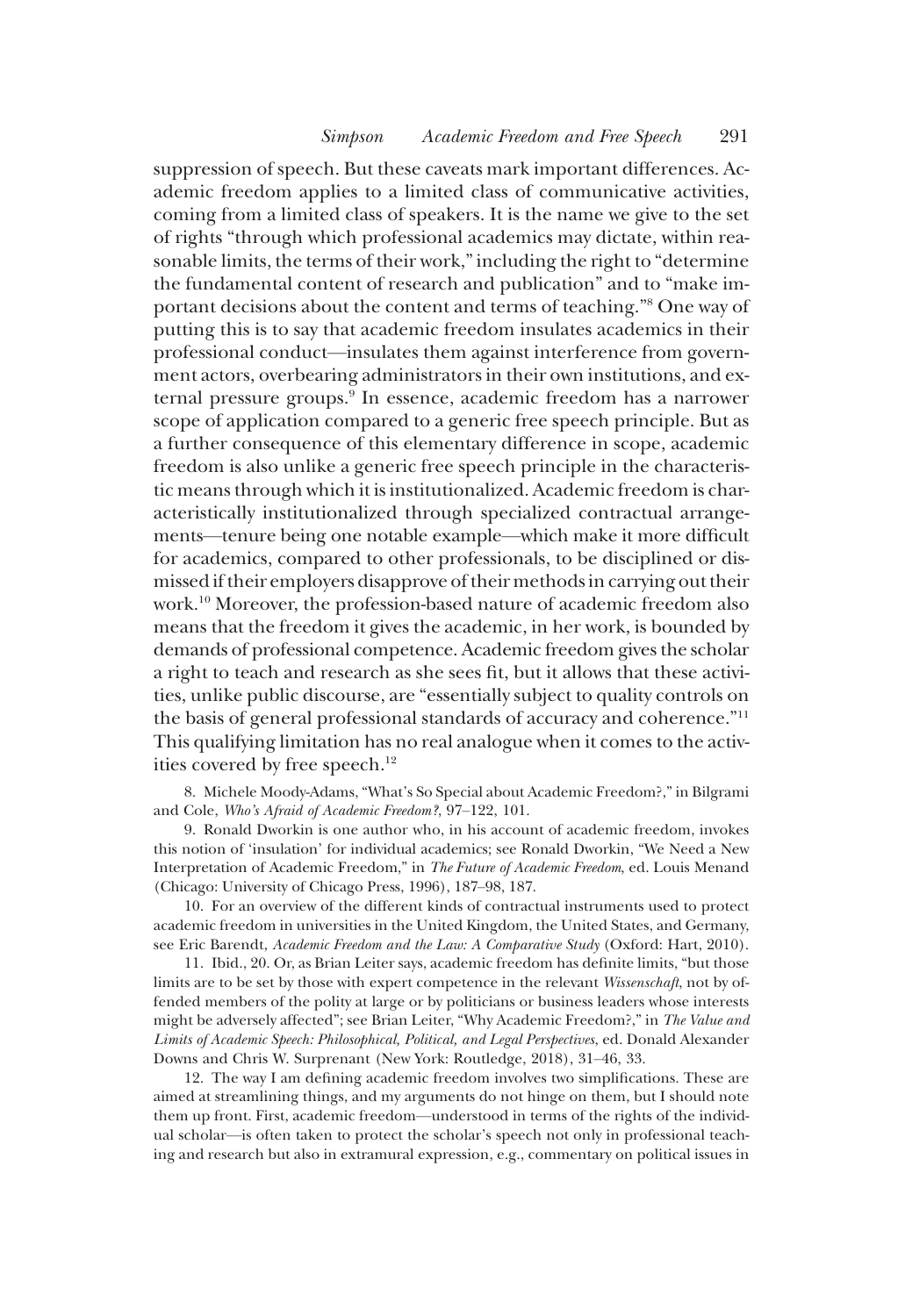Now, this is all compatible with the standard view, to a point. The standard view grants that academic freedom is not identical to free speech. What it says is that these two freedoms should coexist in universities, in a complementary fashion. But there is a further tension that makes this coexistence more fraught than it may initially seem. Under the prerogatives that the scholar is afforded by her academic freedom, the scholar needn't—and indeed, shouldn't—exhibit the deep-seated aversion to the content-based regulation of ideas that is enjoined by a free speech principle. Quite the contrary: academic freedom empowers academics to regulate other people's speech in a content-discriminatory way.13 Such regulation is in fact integral to the form of intellectual work that the academic performs. Robert Post offers a compelling analysis of this aspect of academic freedom. As he explains, academic work by its very nature involves appraising the quality of other people's ideas and arguments—how informed they are, how evidentially supported, coherent, or otherwise rationally defensible, relative to some set of intellectual standards that define the relevant discipline of inquiry—and then rewarding or amplifying the meritorious and reproving or withholding rewards from ideas and arguments that are ill-informed, incoherent, or otherwise intellectually subpar. In institutions where academic freedom reigns, academics are protected in performing this work and shielded against external interference in the judgments they make to this end. And in such environments, people's speech will routinely be suppressed because of substantive evaluations of its content by the domain-relevant authorities—evaluations which ignore any free speech–based aspiration to content neutrality. Post sums up this conflict in a discussion of how these broader theoretical issues play out in the realm of American constitutional jurisprudence: "The continuous discipline of peer judgment, which virtually defines expert knowledge, is quite incompatible with deep and fundamental First Amendment doctrines that impose a 'requirement of viewpoint neutrality' . . .

public forums. I will be setting extramural expression aside in what follows, apart from a brief comment in note 28. Second, as Dworkin observes, academic freedom in fact involves two different levels of insulation. In addition to protections for the individual academic, there is also the insulation of each institution from governments or corporations that might try, for example, to deter research that is contrary to their interests. At least one contemporary author favors a conception of academic freedom that places greater emphasis on the latter; see Frederick Schauer, "Is There a Right to Academic Freedom?," University of Colorado Law Review 77 (2006): 907–28.

<sup>13.</sup> Louis Menand explains one aspect of this: "Specialists within each specialized field have wide authority to determine who the new specialists will be, and in what the work of specialization properly consists. This authority insures a commensurately wide freedom of inquiry; but (and this is the important point) only for the specialist. For people who do not become members of the profession, this system constitutes not a freedom but an almost completely disabling restriction"; see Louis Menand, "The Limits of Academic Freedom," in Menand, Future of Academic Freedom, 3–20, 8.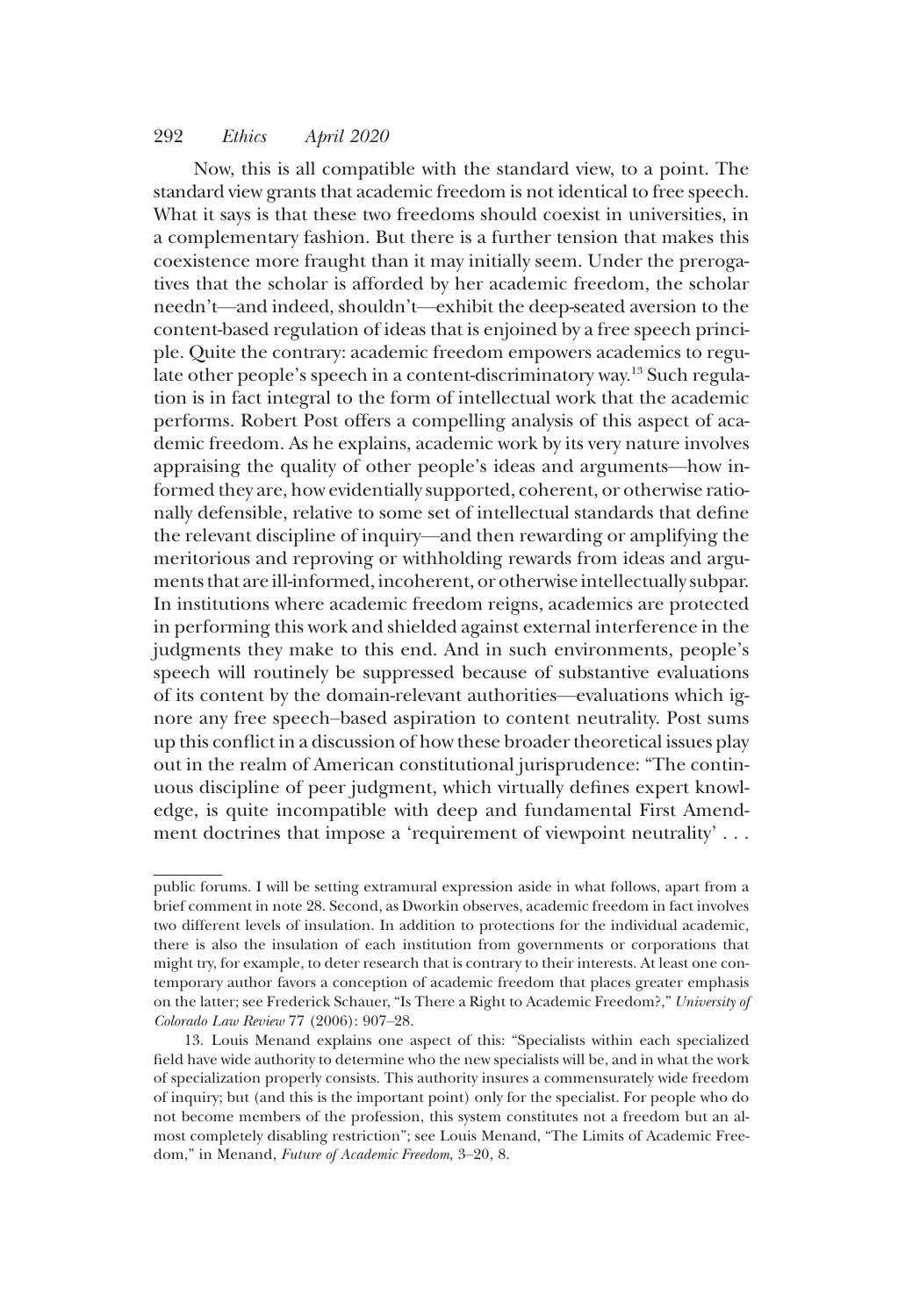and that apply 'the most exacting scrutiny to regulations that suppress, disadvantage, or impose differential burdens upon speech because of its content' . . . the production of expert knowledge rests on quite different foundations. . . . Expert knowledge requires exactly what normal First Amendment doctrine prohibits."<sup>14</sup> In response to Post's analysis, one may argue that free speech is just about government refraining from contentbased speech regulation. Person A's right to free speech is not infringed if a private organization decides not to use its resources to publicize A's views. Thisisindeed the case if we have a strictly legal notion of free speech: as a constitutional right held by individuals against the state, and nothing more. But this is a narrow way of construing what is at stake in this area. The demands of free speech are not exhausted by the duties associated with such a right. In the society that fully embraces free speech, the absence of content-based legal restrictions on speech is reinforced by the private citizen's aversion to groupthink and socially mandated orthodoxy. The ideal of giving every voice a hearing and the reluctance to suppress bad ideas—regardless of how badly informed or reasoned they are—are aspired to by the law and the individual alike. That, at any rate, is the classical liberal ideal of free speech, in its most famous Millian form.15 It is also what Post has in mind, and what those who object to "no platforming" and the like on free speech grounds must have in mind, at least in cases when

14. Robert C. Post, Democracy, Expertise, and Academic Freedom: A First Amendment Jurisprudence for the Modern State (New Haven, CT: Yale University Press, 2012), 9. For further elaboration of his account, see Robert Post, "Academic Freedom and the Constitution," in Bilgrami and Cole, Who's Afraid of Academic Freedom?, 123–52; Matthew W. Finkin and Robert C. Post, For the Common Good: Principles of American Academic Freedom (New Haven, CT: Yale University Press, 2009). On its face, Post's claim—that academic expertise involves imposing differential burdens on speech because of its content—may sound like an apologia for dogmatism. But academic disciplines are supposed to be antidogmatic, aren't they? Post is not denying this. His point is about how we judge whether ideas are intellectually credible within the defining parameters of an academic field. Post is not saying that experts may suppress ideas in academic discourses merely because they dislike those ideas. He is saying that the appraisal of ideas must follow disciplinary standards—as opposed to majority opinion, or the diktats of the politically powerful—and that formally credentialed disciplinary authorities are justified in applying those standards to promote credible ideas and demote shoddy ones. It is still the case, in principle, that any outlandish idea or hypothesis can receive a hearing in academic discourses. But again, there is a qualification: "scholars must be free to debate any academically controverted matter, so long as the debate . . . proceeds on the basis of scholarly standards"; see Finkin and Post, For the Common Good, 38; emphasis mine.

15. The dangers of groupthink and ideological conformity that Mill identifies in On Liberty, and that he wants free speech to stand in guard against, are not dangers borne of the exercise of state authority in particular. The ethical thesis that we should refrain from suppressing disapproved ideas is meant to give rise to both a formal constraint on the power of government and a regulative ideal for informal social intercourse among private citizens. Indeed, at certain points Mill suggests that the latter is more important than the former, insofar as the form of ideological conformity that comes through informal social sanctions is more injurious to the realization of people's individuality than the form driven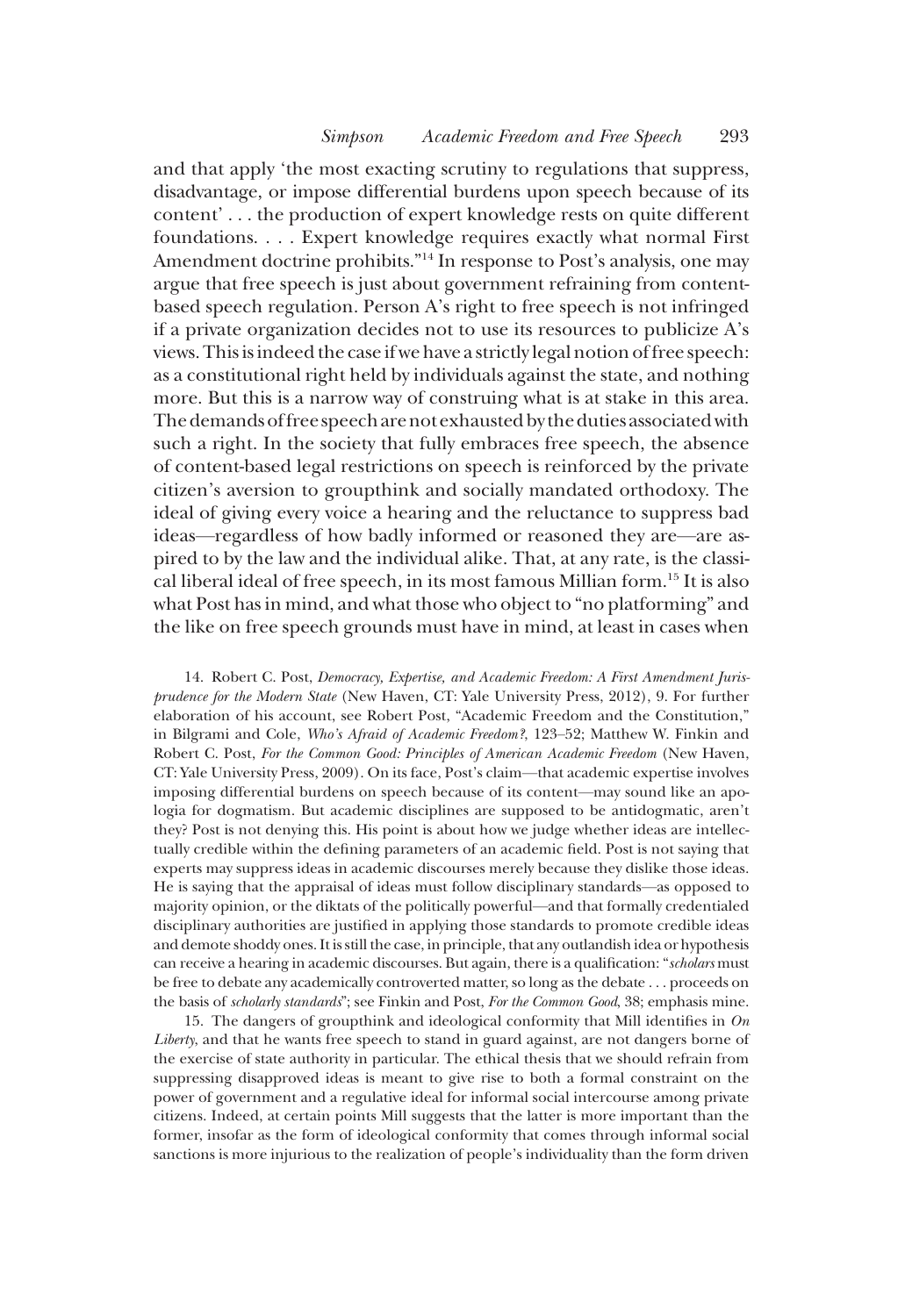their objections pertain to private universities.16 With this more expansive understanding of free speech in the background, Post's point is that in order to advance the university's epistemic mission, academics should not, in their professional work, do what a free speech ethic enjoins—they should not exhibit an aversion to content-based speech restrictions.

So, proponents of the standard view must at least concede that the coexistence of academic freedom and free speech in the university necessitates a complex negotiation. The communicative climates in the university's "free speech zone" and its "professional zone"—to borrow Chemerinsky and Gillman's terms—are less alike than we might have initially supposed. When it comes to who speaks and what is said in the academic zone, academics are empowered to decide which ideas are heard. But

16. In the United States the First Amendment imposes free speech obligations on state universities, whereas private universities are subject to such obligations only as a matter of voluntary self-regulation; see John Hasnas, "Freedom of Expression at the Private University," in Downs and Surprenant, Value and Limits of Academic Speech, 78–95. One might argue that this is the correct approach not just as a matter of American constitutional doctrine but as an abstract matter of right. State universities are state institutions, and thus any limitation on campus free speech, beyond what is strictly necessary in order for the university to fulfill its teaching and research functions, infringes the citizen's basic civil right to free speech. But this line of reasoning proves too much. Any public institution, in order to be effectively managed, needs to control how its communicative platforms and resources—at its operational premises, and under its insignia more generally—are utilized. The fact that a state university is a public institution does not give Joe Citizen a presumptive entitlement to speak, move, and associate however he pleases around its premises, any more than it gives him a right to speak, move, and associate however he likes on the premises of a publically funded arts institution or law enforcement agency. Now, one might reply that state university campuses are not simply premises for a public institution—that they have a grander purpose and status, qua arm of the state. I will consider some concrete arguments to this effect in Sec. IV. My point here is that the mere fact of a state university being a public institution is not enough to show that there must be a wide-scope right to free speech on campus. Indeed, even within the parameters of the First Amendment, as applied to American state universities, the individual's right to free speech on campus is still subordinate to the pursuit and realization of the university's intellectual mission. Martha Nussbaum explains this point as follows, quoting from Widmar v. Vincent, 454 U.S. 263, 268 n. 5 (1981): "The Supreme court has explicitly said . . . 'that students enjoy First Amendment rights of speech and association on the campus.' At the same time, the Court has recognized that the First Amendment 'must be analyzed in light of the special characteristics of the school environment.' A university is not like a public park: it is for education, and the Court has therefore 'never denied a university's authority to impose reasonable regulations compatible with that mission upon the use of its campus and facilities'"; see Martha Nussbaum, "Civil Disobedience and Free Speech in the Academy," in Academic Freedom, ed. Jennifer Lackey (Oxford: Oxford University Press, 2018), 170–85, 178.

by state action. The greater danger to human liberty, Mill suggests, comes from a social tyranny "more formidable than many kinds of political oppression" since "it leaves fewer means of escape, penetrating much more deeply into the details of life, and enslaving the soul itself"; see John Stuart Mill, On Liberty (1859), in "On Liberty" and Other Essays, ed. J. Gray (Oxford: Oxford University Press, 1991), 1–128, 8–9.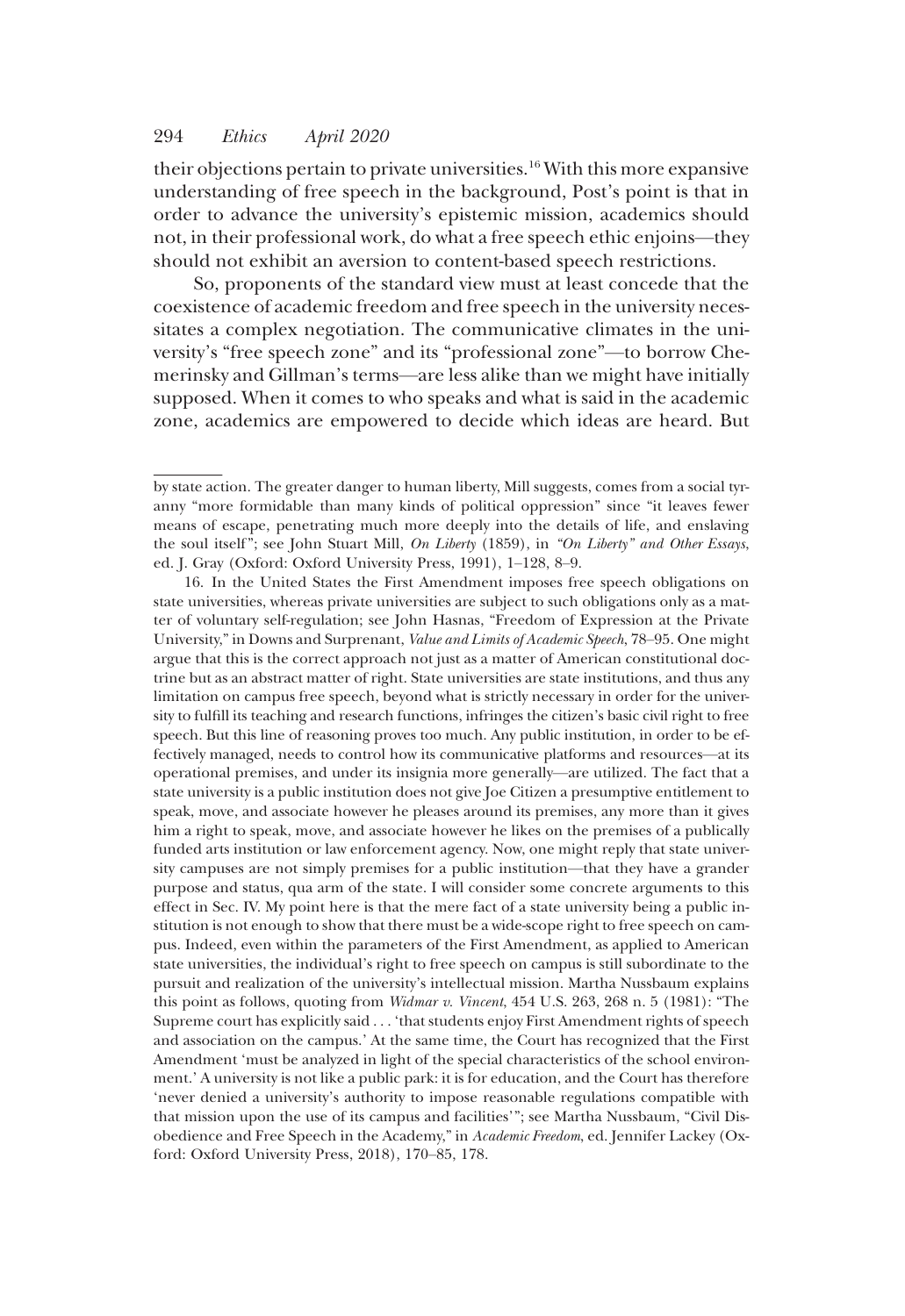proponents of the standard view will insist that academics should not be given such control over who speaks and what is said in the free speech zone—for example, in commencement addresses, public debates, student society events, or the speech of student activists and journalists. Opinions that would likely be sidelined in the academic zone—opinions that are ill-informed, incoherent, or otherwise intellectually dubious should receive a hearing in these contexts, or, at any rate, they mustn't be denied a hearing as a result of being adjudged intellectually inferior. Once we are outside the academic zone, academic standards should not be used to restrict speech. As Chemerinsky and Gillman say,"campuses public and private—must protect the freedom of the members of the academic community to use campus grounds for the broad expression of ideas, even if those ideas are expressed in ways that run contrary to the norms of professional conduct that apply within classrooms, scholarly gatherings, and department meetings."<sup>17</sup> And to be clear, the standard view does not just say that it would be welcome or agreeable if universities were to uphold free speech on campus. Rather, it regards the maintenance of a free speech zone as an institutional duty that derives from the university's essential mission. Whittington offers some particularly forthright commentary to this effect. He begins by asking, "If the production and dissemination of knowledge constitute the central mission of a modern university, then how is free speech related to that mission? Is free speech a pleasant (or unpleasant) add-on that we could easily remove without doing any real damage to the institutional integrity of the university itself?" His answer is, "I think not." "If we were to sacrifice free speech on college campuses, we would be subverting the core values and very purpose of a modern university . . . free speech is bred into the bones of a modern university, and any institution that sets those principles aside can no longer be meaningfully regarded as a proper institution of higher education."<sup>18</sup> These claims about what makes a bona fide university are not an idle theoretical conjecture. Part of the motivation for defending this vision of the university, by the authors I have been citing and others, is to justify opposition to universities limiting various forms of campus speech that have no direct connection to teaching and research. Consider, for instance, the campaign by the Foundation for Individual Rights in Education (FIRE) to highlight and criticize "disinvitation incidents" on US college campuses. Among the hundreds of incidents cataloged on FIRE's database, only a handful were occasions directly linked to teaching and research work organized by faculty. In the vast majority of cases, the speaking events were commencement addresses or campus speeches that ostensibly functioned as extracurricular entertainment, and the speakers being

<sup>17.</sup> Chemerinsky and Gillman, Free Speech on Campus, 76–77.

<sup>18.</sup> Whittington, Speak Freely, 28–29.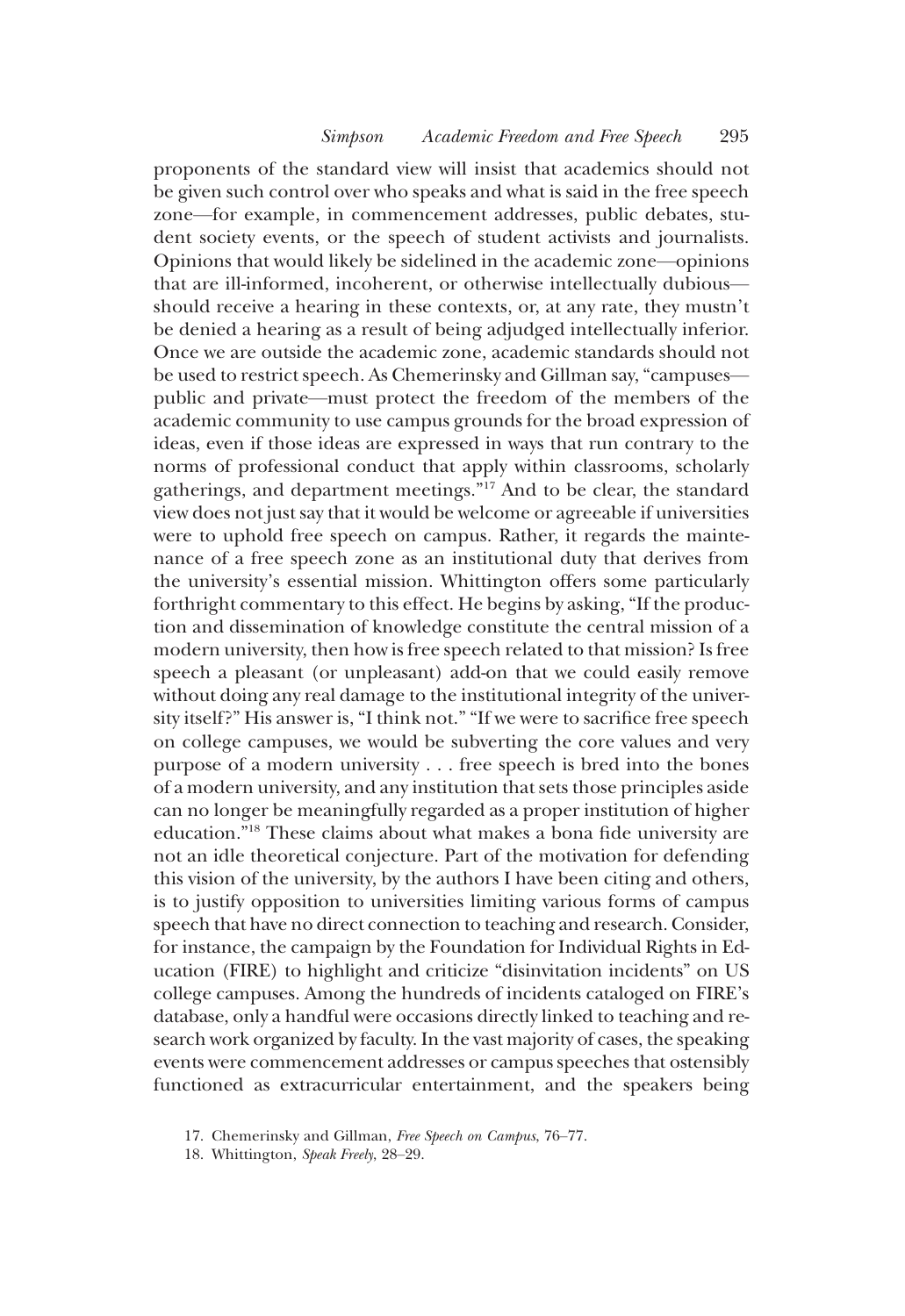challenged or silenced were not scholars but political figures, pundits, and entertainers.19 These kinds of disinvitations have no immediate impact on the ability of academics to teach and research, or on students to attend class, study, and take exams. And yet there has been, and continues to be, an enormous amount of soul-searching and hand-wringing about such incidents and what they portend for the future of higher education. The standard view is what intellectually underwrites this angst. If the maintenance of a free speech zone and free speech culture on campus is a vital part of what makes a university a proper university—as authors like Chemerinsky, Gillman, and Whittington suggest—then the cancellation of a talk by Ken Ham or a gig by Action Bronson may indeed be a cause for concern.20 But if that view is mistaken, then incidents like these seem like storms in teacups.

## B. Illustrating the Conflict: Ben Stein at the University of Vermont

Why might one resist the standard view, then? Why hold that, contrary to the recommendations of this view, academic standards sometimes can be extended out and used to regulate speech outside of formal academic settings? Why might someone, who regards free speech as an important civil liberty, nevertheless push back against the idea that it is integral to the university's mission to sustain a free speech zone and a free speech culture on campus?

It is useful to bring an example to bear in reflecting on these questions. In 2009, the writer, actor, and lawyer Ben Stein had been invited to deliver a commencement address at the University of Vermont (UVM). After this invitation was publicized, there was a concerted letter-writing campaign—involving not only faculty at UVM but also high-profile academic figures elsewhere, including Richard Dawkins and P. Z. Myers aimed at persuading UVM's president, Daniel Fogel, to rescind Stein's invitation. The main concern motivating this outcry was that Stein had denigrated the integrity of the scientific academy and been an outspoken advocate of intelligent design creationism.21 Myers, one of the main agitators in this episode, expressed his sentiments about Stein's invitation in a post

19. For a full list of disinvitation incidents dating back to 1998—with a total of 432 incidents cataloged, as of September 2019—see FIRE's online database at www.thefire .org/how-to-use-the-disinvitation-database/.

20. Ken Ham is a young earth creationist and religious activist. Action Bronson is a rapper with a reputation for misogyny and homophobia. They were the targeted speakers in some of the disinvitation incidents cataloged on FIRE's database; see www.thefire.org /research/disinvitation-database/#home/viewdisinvitationattemptdetails/572a43a840a2 d6462dba28e4/ and www.thefire.org/research/disinvitation-database/#home/viewdis invitationattemptdetails/5a90181de122e927287a28d5/.

21. For an account of the case, see "Ben Stein Backs Out of Commencement Gig at Vermont over Views on Evolution," Chronicle of Higher Education, February 3, 2009, www .chronicle.com/article/Ben-Stein-Backs-Out-of/42353.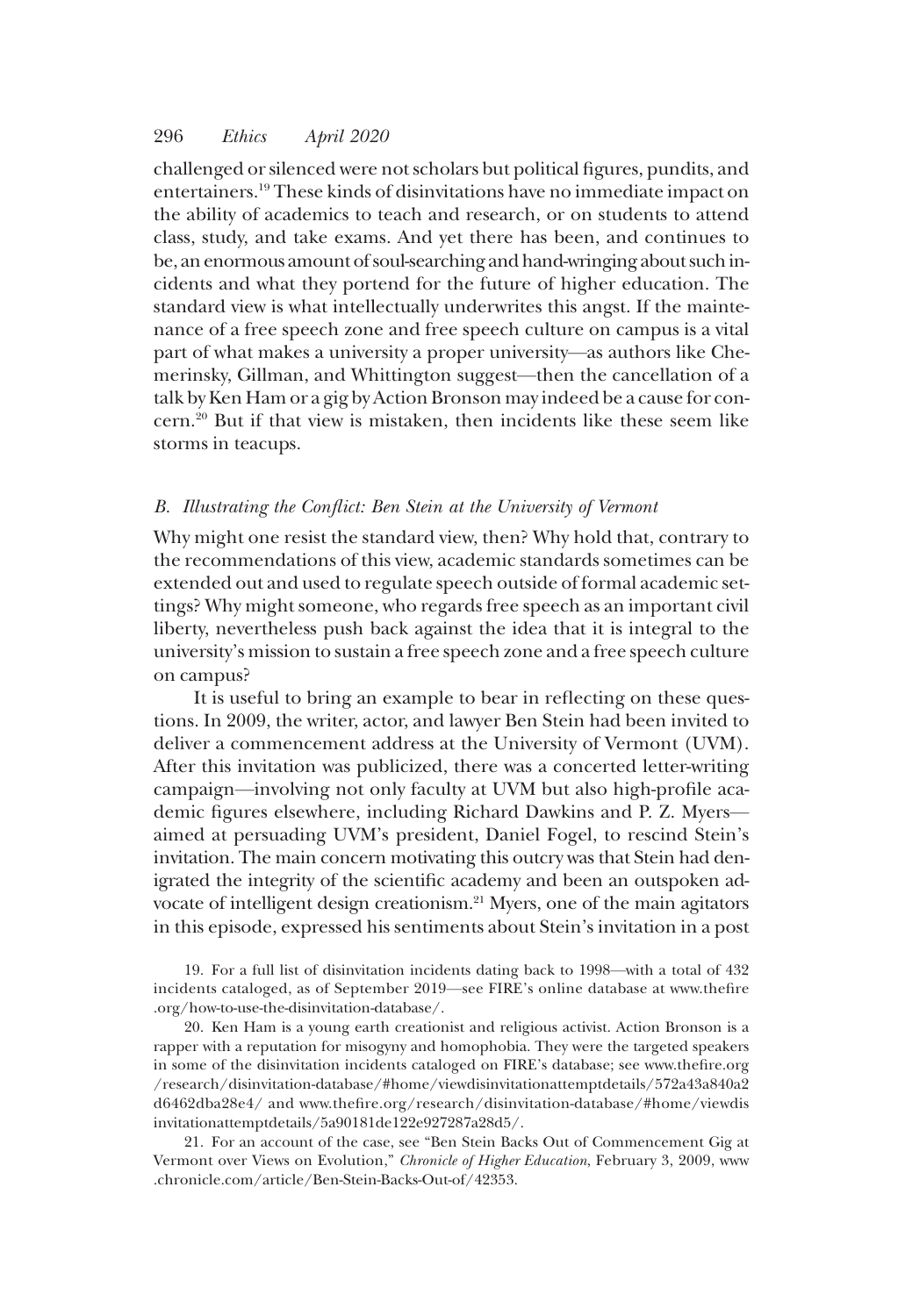addressed to UVM's students: "I don't know what the administrators at your school were thinking; this is a man with no qualifications other than a droning monotone and a stint on a game show. It's an expression of profound disrespect. . . . And I'm really sorry for the biology department at UVM—it's a real slap in the face for the university to drag in this disgrace who has been a figurehead for a movement that is trying to replace science with superstition."<sup>22</sup> On Fogel's account of the matter, Stein voluntarily withdrew from the talk after Fogel raised the concerns that had been conveyed to him in the wake of the invitation.23 In an interview with the university's student newspaper, Fogel explained his take on the issue as follows: "The fundamental concern of the people that wrote to me was that, while they are quite open to having a speaker with Mr. Stein's views on campus, they felt that he should not be honored at the commencement ceremony when so many of his views seemed to be affronts to the basic premises of the academy, about scientific and scholarly inquiry."<sup>24</sup> Stein's address would have fallen squarely in the university's free speech zone, rather than its professional zone, as Chemerinsky and Gillman mean those terms to apply. It would have been, to borrow Whittington's phrases, part of the chaos and freewheeling debate of public democratic argument, rather than the decorum of the seminar room. Nevertheless, at the urging of other academics in his own institution and beyond, Fogel treated this as a moment to be governed by something more like academic standards which allow ideas to be marginalized because of their dubious content and not by free speech norms, on which dubious content is entitled to a full hearing and is to be answered with counterspeech instead of being muzzled. Of course, academic standards are not exacting simply for the sake of being exacting. The university's mission is to discover and disseminate knowledge of a kind that is only realizable via the regimented methods of inquiry that operate in mature academic disciplines. And part of how we fulfill this mission is by empowering academic experts to amplify or suppress viewpoints, based on a substantive appraisal of their merit relative to disciplinary standards.25 In the Stein incident, even though the

22. P. Z. Myers, "The University of Vermont Makes an Embarrassing Decision," Pharyngula, January 30, 2009, freethoughtblogs.com/pharyngula/2009/01/30/university-of -vermont-makes-an/.

23. Fogel's official statement can be viewed at http://straightfromthesource.files .wordpress.com/2009/02/campus-communication-commencement-speaker1.pdf.

24. See "UVM's President Responds to Questions about Commencement Speaker Ben Stein," Vermont Cynic, February 2, 2009, https://straightfromthesource.wordpress .com/2009/02/02/uvms-president-responds-to-questions-about-commencement-speaker -ben-stein/.

25. If we take promoting knowledge to be the point of academic freedom, does this commit us to a full-blooded enlightenment confidence about the academy's ability to discover objective, "capital-T" Truth? Not necessarily. John Dewey espoused a principle of academic freedom practically very similar to Post's, but without recanting his pragmatist doubts about the discoverability of capital-T Truth. How did Dewey square this circle? He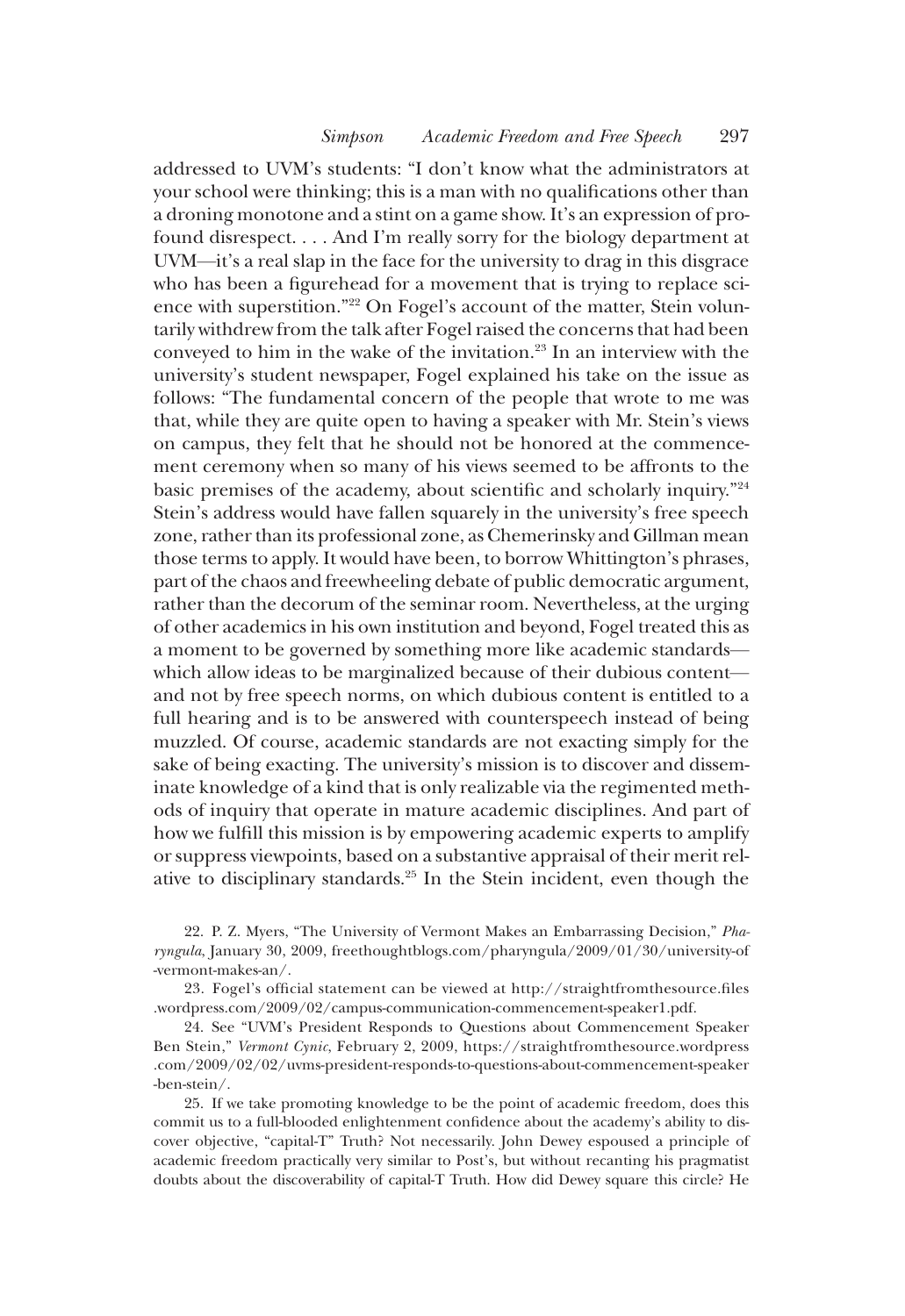occasion was only a commencement address, as opposed to a formal teaching or research event, UVM opted—to the disquiet of free speech advocates—to give priority to, and try to further the realization of, its epistemic mission, instead of setting up a platform for the airing of Stein's heterodox, outsider-ish opinions.26

Granted, the disinvitation of Stein probably did not advance the university's intellectual mission in any immediate, straightforward way. The research of UVM's biology professors and the learning outcomes for its students would not have tangibly suffered if Stein had spoken, one presumes. But it makes sense to adopt a broader perspective on the causal dynamics that are in play, in thinking about when and why communicative platforms in academic communities are either strictly moderated or opened up. Consider: would research in biological science atlarge be held back if, once a year, a random barstool pontificator got to air his opinions on evolution in Nature? Would the education of a university's biology students be hurt if, every now and then, the lectern was given over to a young earth creationist for a few minutes? Not according to the short-term, narrowscope counterfactual logic that these questions are implicitly premised upon. But we allow these communicative platforms to be strictly moderated, in a way that results in the near-total exclusion of epistemically dubious views, in part because we believe that the purposes of biological science are more effectively advanced, over the long-term, by our taking such an

did not believe that the unattainability of objective Truth made academic freedom pointless. On the contrary, he thought that it made academic freedom necessary. His view—paraphrased by Menand (see "Limits of Academic Freedom," 13)—was that "we don't need universities in order to preserve a static knowledge from the forces of change" but rather "to insure that knowledge will not remain static in the service of some vested interest." Richard Rorty takes another route to a similar destination. Academic freedom is there to aid the pursuit of knowledge, but whether we conceive of knowledge as (i) the apprehension of mind-independent reality or (ii) the widest possible intersubjective agreement on some topic is merely an ornamental gloss, which reflects the hopes and anxieties that we are gripped by in reflecting on our practices of inquiry; see Richard Rorty, "Does Academic Freedom Have PhilosophicalPresuppositions?,"inMenand,Futureof AcademicFreedom,21–42.Whateveronemakes of that characteristically arch suggestion, it indicates a way in which a skeptic about objective Truth can still sign onto a theory of academic freedom which is grounded in the aim of promoting knowledge.

<sup>26.</sup> For a discussion of how Post's account of academic freedom may be adapted to formulate a liberal argument for certain instances of "no platforming" in universities, see Robert Mark Simpson and Amia Srinivasan, "No Platforming," in Lackey, Academic Freedom, 186–209. Post himself proposes an application of his account to this end in Robert C. Post, "There is No First Amendment Right to Speak on a College Campus," Vox, December 31, 2017, www.vox.com/the-big-idea/2017/10/25/16526442/first-amendment-college -campuses-milo-spencer-protests. Broadly similar ideas are developed in Sarah Conly, "When Free Speech Is False Speech," in Downs and Surprenant, Value and Limits of Academic Speech, 299–310.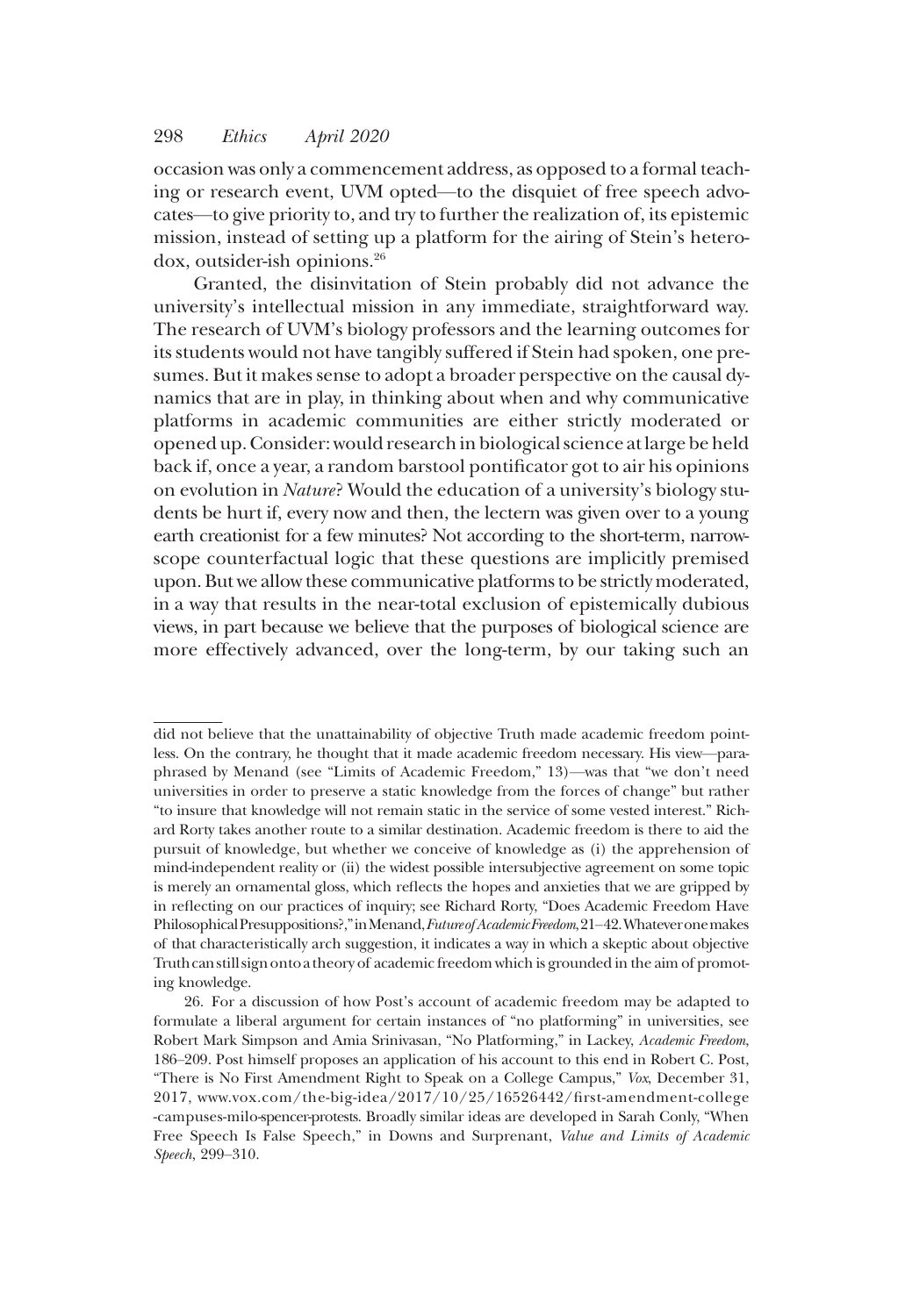approach. Research and education in this field work better if academically credentialed biologists have certain communicative spaces and platforms within which the epistemic standards that define their discipline are stringent regulative ideals. Among other things, this approach means that the experts' intellectual energies are not being constantly taxed by their having to answer the complaints of people who do not recognize their expertise, or value the knowledge that it generates. The setup embeds a form of rule consequentialism, if you like. Biologists suppress ignorant and specious ideas within various formal academic settings because they do better at achieving their epistemic aims by having contexts where they know they can postpone some of the tasks involved in the pursuit of those aims, for example, trying to defend the whole enterprise against fanatical opponents. The standards governing those spaces shouldn't, and at any rate couldn't, be applied to all public discourse on the relevant topics. But they can—and for the sake of our epistemic aims, it is not absurd to think they should be broadly applied in the institutional home of the professionals responsible for achieving those epistemic aims, and who are the custodians of those standards.

To say all this—and to claim, in light of this, that it is perfectly in line with a proper understanding of the mission of a university to cancel a talk by someone like Ben Stein, based on an appraisal of his views as ignorant, badly reasoned guff—is not yet to disagree with Donald Downs and Chris Surprenant's statement, in the introduction to a recent collection of essays on academic freedom, that the healthy university is a kind of intellectual polis.27 The crucial question is, what sort of intellectual polis is the university supposed to be? The picture that I am recommending is one in which the communicative climate of the campus at large is characterized by similar kinds of rigor, thoughtfulness, and deference to academic expertise to those of the lecture theater or faculty research seminar. People are expected to comport themselves in a way that befits their being participants in a serious project of collective inquiry, and—as is already the case in formal teaching and research settings—this imposes standards on how they communicate with each other and, in various ways, on the actual substance of what they communicate. People like Stein who have repeatedly demonstrated a conspiratorial hostility to those standards, or who have otherwise revealed themselves to be unwilling to abide by them, are not handed valuable speaking platforms. The university is still a place for vigorous debate and disagreement. But the style and temper of disagreement are quite unlike debate in public discourse, not just in the sense of

<sup>27.</sup> Donald Alexander Downs and Chris W. Surprenant, introduction to Downs and Surprenant, Value and Limits of Academic Speech, 1–20, 2.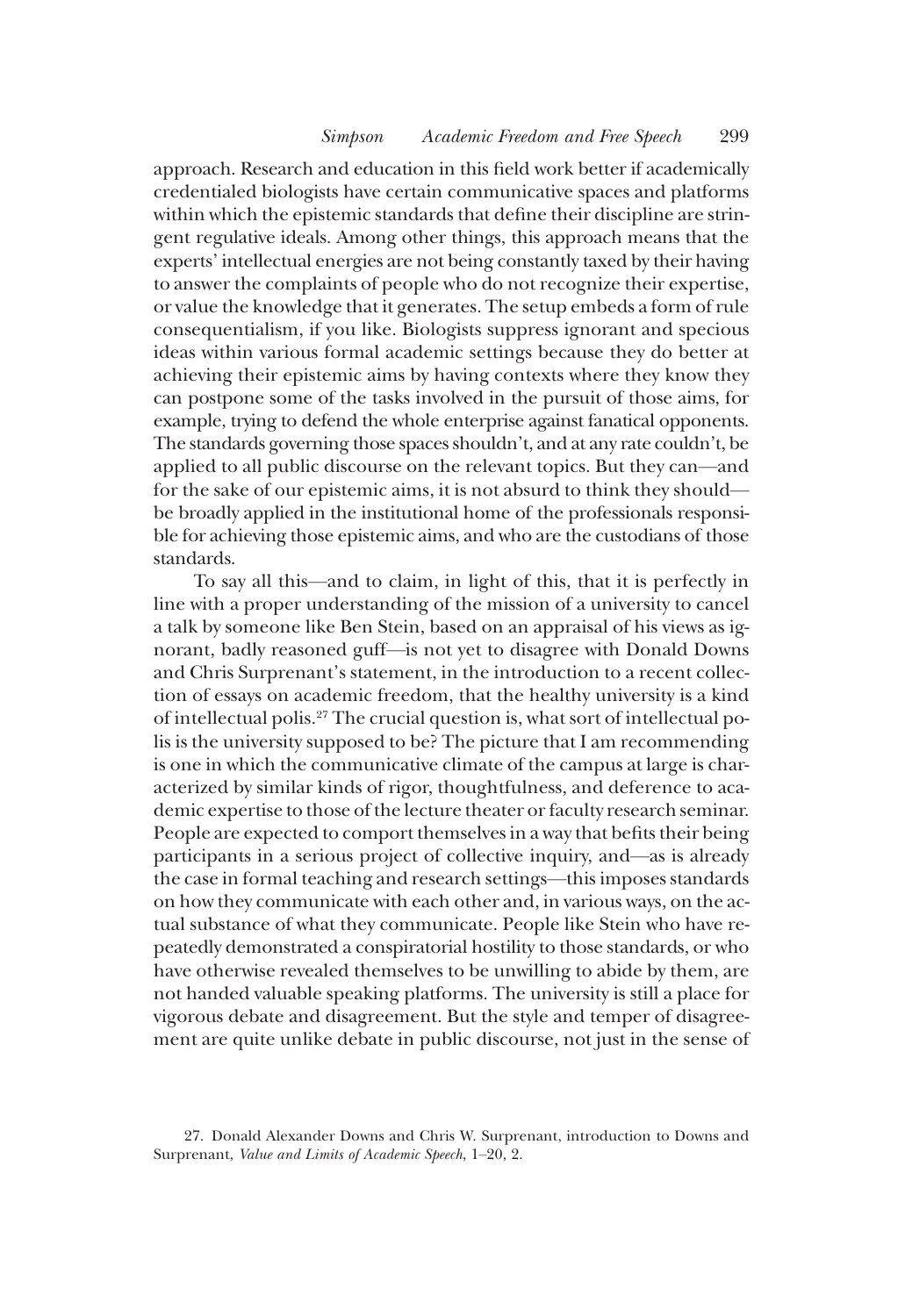being more mannerly but in the sense of being more earnest about the actual aims of inquiry, and hence rising above mere altercation.<sup>28</sup>

Notice that something like this rival vision of the university can also be invoked in defense of university "civility codes." Most of us—including proponents of the standard view—agree that lectures and seminars should not straightforwardly mirror "the chaos of public political discourse." The university's educative aims will be stymied if students are too intimidated, or too caught up in the melodrama of political skirmishing, to engage with the more demanding elements of their studies. Once all the controversial terminological packaging is bracketed off (e.g., in terms of claims about microaggressions or linguistic violence), the strongest case for university civility codes rests on a similar rationale, grounded in a commitment to the university's educational obligations. Students are on campus to learn. Some academics will expose students to distressing material as part of their learning. That kind of distress is an integral part of being a university student. But distress which results from being gratuitously attacked or insulted by one's peers is out of place on the campus common, for much the same reason that it is out of place in the seminar room itself. It is a kind of distress which is not integral to the targeted individual's learning experience, and which can greatly detract from it.29

28. One might question whether protection for extramural speech, as an element of academic freedom, would be warranted according to this picture. After all, it is sometimes academics who fail to behave like participants in a serious project of inquiry, e.g., by engaging in mobbing behavior, or engaging in puerile attacks on their rivals on social media. If the point of academic freedom is to help the university achieve its epistemic purposes, why extend protection to such unprofessional conduct? The question is a reasonable one, but I believe that under my proposed view of the relation between free speech and academic freedom, the rationale for protecting extramural speech looks much the same as under an orthodox theory of academic freedom. Protection for extramural speech has never been premised on the thesis that academics reliably carry over their more high-minded intellectual standards into commentary on political issues in public forums. Rather, for better or worse, it is premised on the idea that "the intervention of university authorities . . . in these circumstances creates an atmosphere of distrust between university administrators and academic staff, which makes it harder for the latter to teach and research freely"; Barendt, Academic Freedom and the Law, 274. (For his part, Barendt is unpersuaded by this argument; ibid., 275–77. For a defense of this sort of argument, see Finkin and Post, For the Common Good, 139–40.) In short, if there is a good case for protecting extramural speech, it rests on the contention that such protection conduces to a realization of the same epistemic aims for whose sake formal teaching and research practices are also protected.

29. Recent examples of analyses incorporating something like this rationale include Mary Kate McGowan, "On Political Correctness, Microaggressions, and Silencing in the Academy," in Lackey, Academic Freedom, 135–47; Christina Easton, "'Words that Wound' in the Classroom: Should They Be Silenced or Discussed?," in Downs and Surprenant, Value and Limits of Academic Speech, 167–86. Influential earlier discussions that are premised on this kind of rationale include Charles Lawrence III, "If He Hollers Let Him Go: Regulating Racist Speech on Campus,"Duke Law Journal 1990 (1990): 431–83; Andrew Altman,"Liberalism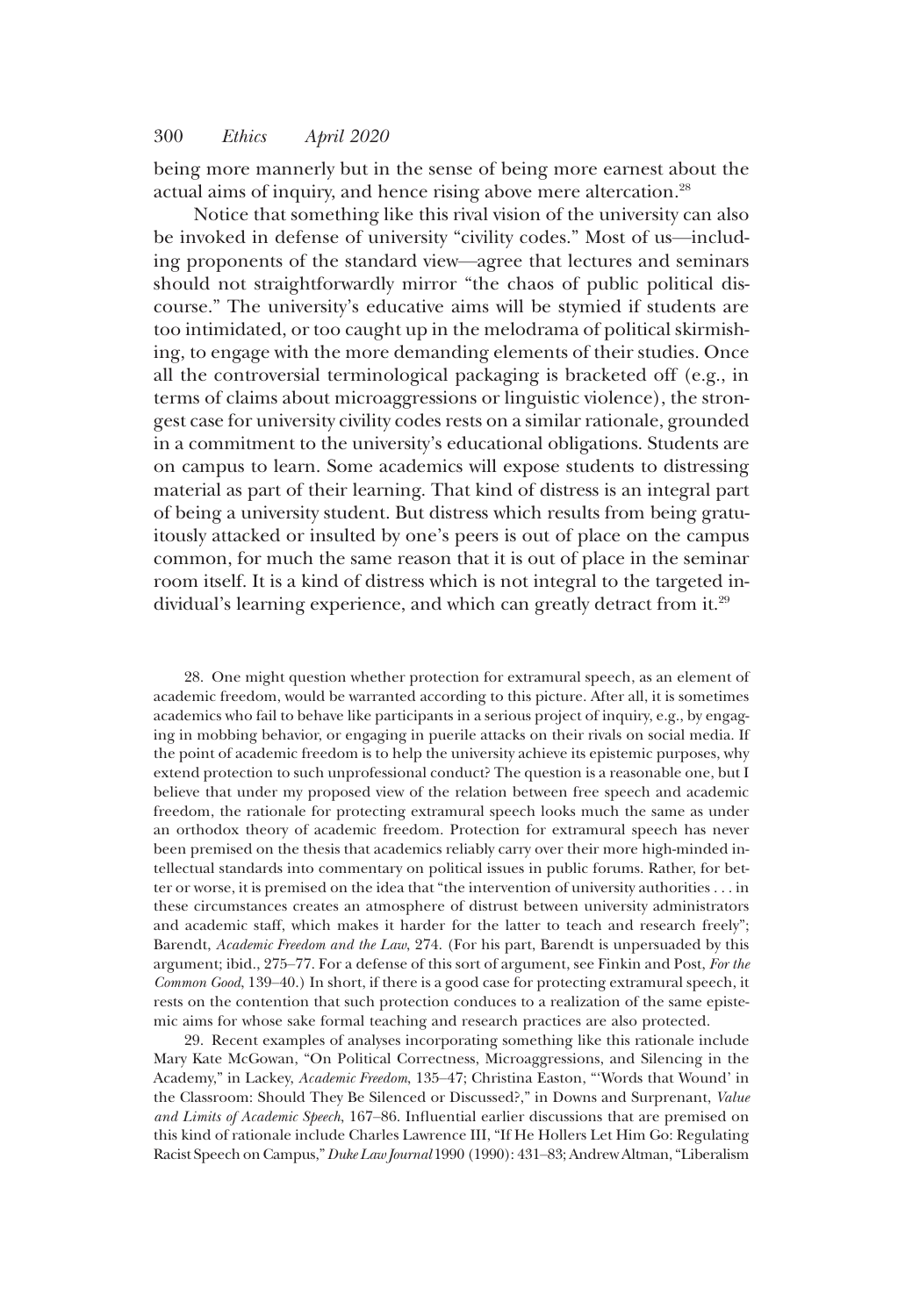## C. Three Argumentative False Starts

There are two compelling lines of argument in defense of the standard view—and by extension, against this rival perspective that I am proposing—which I will examine in detail in Sections III and IV. But before turning to those, in the final part of this section I briefly remark on a few argumentative false starts that one may try out, in replying to the case sketched above.

First, one might claim that the university's broader culture does not affect teaching and research, and hence that the challenge I have presented for the standard view rests on a false premise. But this won't do. Advocates of the standard view generally want to say that institutional cultures are vital to the realization of the university's intellectual mission and that this speaks in the standard view's favor. For example, Robert Zimmer argues for the importance of free speech on campus, insofar as it helps to sustain a spirit of"open, rigorous, intense inquiry, in an environment of maximal intellectual freedom."<sup>30</sup> In short, the case for or against the standard view does not hinge on whether the realization of the university's intellectual mission is affected by its institutional culture. Everyone, or nearly everyone, agrees that it is. The debate is over what kind of institutional culture best serves the university's mission.

Second, one might allow that the regulation of communicative activities in universities to further their epistemic aims is justifiable in principle, while arguing that the disinvitation of controversial speakers—and similar content-based interventions in campus discourse—is a disproportionate means to take in pursuing this end. But this begs the question. We do not see it as disproportionate when academics exclude views like Ben Stein's from research symposia and textbooks. In other public institutions whose aims include certain forms of inquiry, like public news media, we do not regard it as excessively censorious if producers decide not to allocate airtime to views which they judge to be specious or badly informed. The disinvitation of a speaker like Stein, in the UVM case, would only strike us as a disproportionate means if we had already concluded that the ideals that are native to the free speech zone should take precedence when a speaking platform is offered to someone who would normally be marginalized by the intellectual standards of the academy. But that is exactly the point at issue.

and Campus Hate Speech: A Philosophical Examination," Ethics 103 (1993): 302–17. Granted, each of these authors would resist the suggestion that the negative effects of being targeted with hostile speech on campus are merely distressing. While I am not discounting anyone's argument to that effect, the rationale for campus civility codes that I have outlined above will apply even where the negative effects in question are mere distress.

<sup>30.</sup> See Robert J. Zimmer, "What Is Academic Freedom For?," in Bilgrami and Cole, Who's Afraid of Academic Freedom?, 239–46, 245.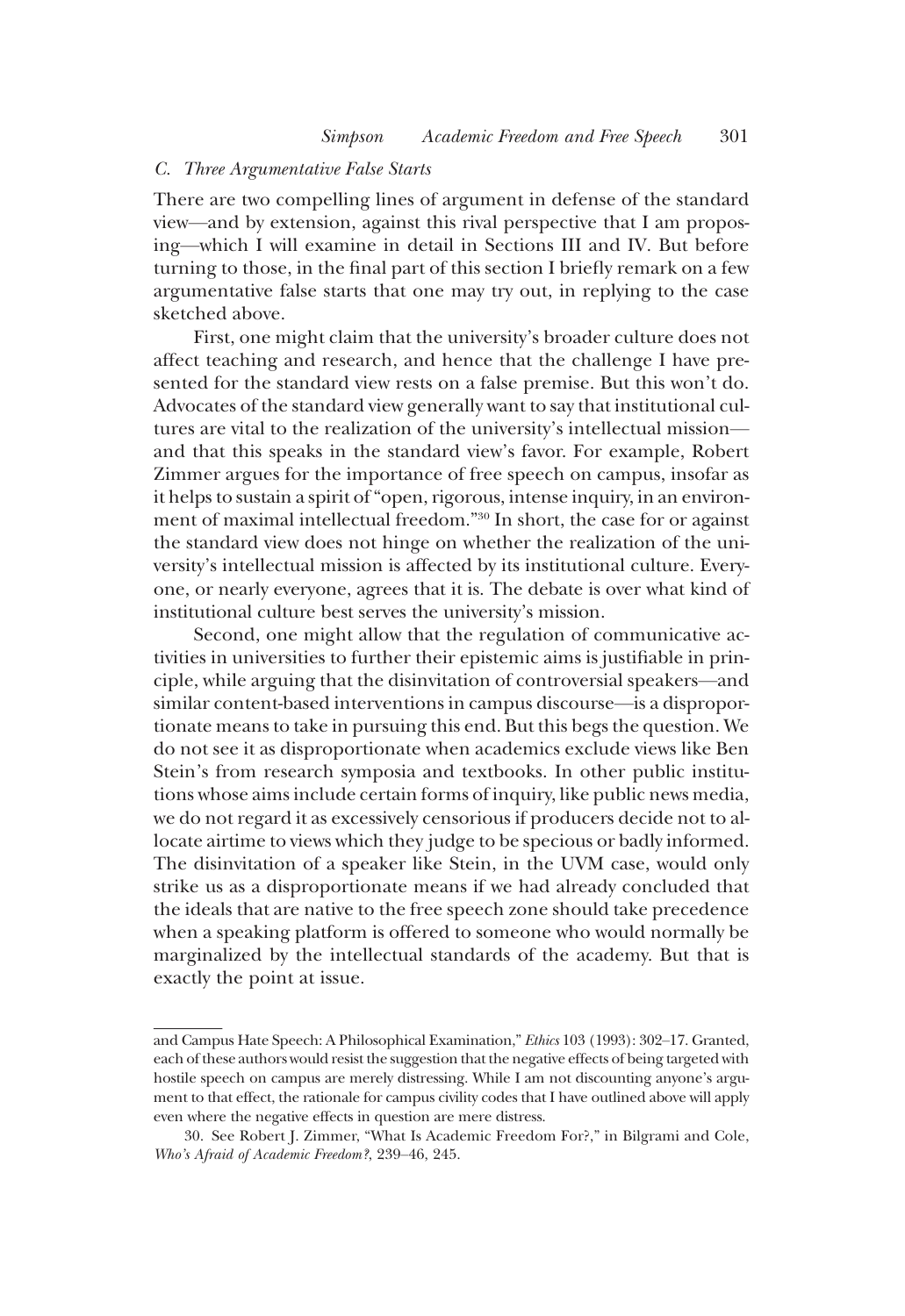Third, one might argue that there must be a free speech zone on campus because it is essential to the educational part of a university's mission. In its absence students become inhibited reasoners and stunted learners. The underlying concern here is important. If a university turns into an authoritarian fiefdom, with faculty persecuting students for believing "heretical" ideas, then its educational aims are dashed. But the view that I am putting forward—in short, on-campus discourse at large being governed by the norms of rigor and accountability to intellectual standards that apply in overtly academic settings—is one on which these things would equally be seen as a failure. As anyone who has been part of a healthy academic community can attest, the proper exercise of academic authority is not authoritarian. It brooks appropriately expressed dissent (and tries to answer it with evidence and arguments). It values heterodox opinion (if it is defensible relative to the intellectual standards that define the relevant field of study).

Now, it is true that some academics do have authoritarian tendencies. Some academics pressure their students into adopting predetermined views on issues where, according to the relevant disciplinary standards, there is room for reasonable, informed disagreement. This is lousy pedagogy at best, and professional malpractice in extreme cases. And it is not necessarily protected by academic freedom, since, as previously discussed, the academic's special freedoms and prerogatives are, in principle and in practice, subject to professional standards and quality controls. Negligently doctrinaire teaching should be liable to disciplinary pushback within the university's professional zone as things already stand, and the quasi-authoritarian behaviors that characterize such teaching would be equally liable to disciplinary action if the university's professional zone extended to govern communicative spaces across the whole campus. In sum, we do not need to invoke principles of free speech in order to explain why it is seriously wrong to suppress the independent thinking of students in a way that inhibits their learning.

Academics have good reasons for restricting ignorant, specious, or otherwise incompetent speech in formal academic communicative spaces, with a view to better realizing the epistemic purposes for whose sake academic communities of inquiry exist in the first place. That is relatively uncontroversial. But these reasons are also, prima facie, good reasons for the restriction of ignorant, specious, or otherwise incompetent speech in informal academic communicative settings, for example, commencement addresses or university-sponsored student society talks. Academic freedom clashes with free speech in academic settings, and if we understand 'academic settings' as encompassing the wider institutional environment in which teaching and research are conducted, then this poses a serious challenge to the standard view.

The most common argument for the standard view—and the natural way to address this challenge—appeals to epistemic goods: protecting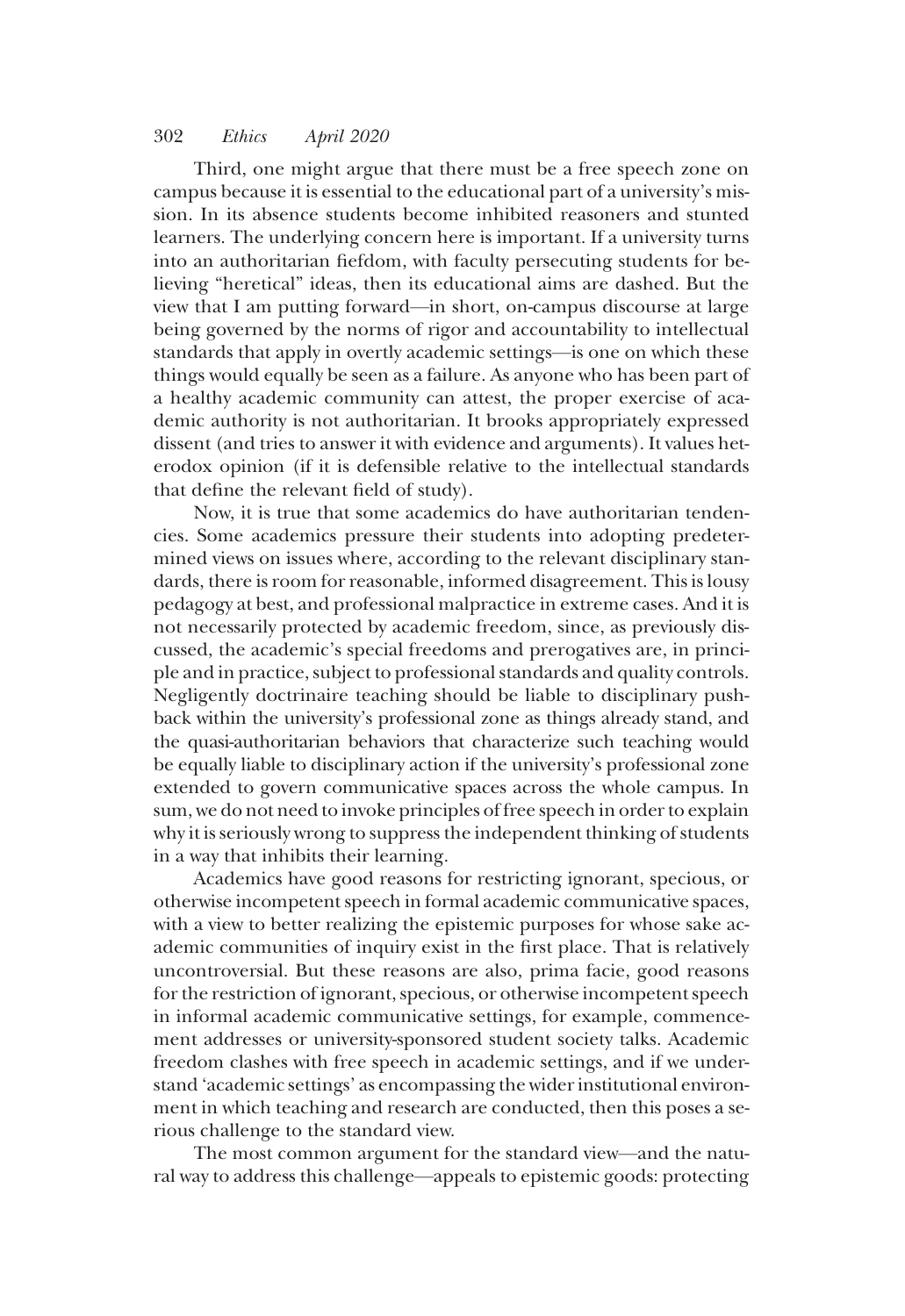free speech, and refraining from content-based regulation of communication on campus, furthers the same core epistemic ends as academic teaching and research. An alternative—but in principle complementary—argument appeals to democratic values. It says we should protect free speech on campus in order to further certain democratic ends. I discuss these two arguments in Sections III and IV, respectively.

### III. THE EPISTEMIC CASE FOR FREE SPEECH ON CAMPUS

Disciplines of inquiry have one eye on the future. They seek to advance our achievements in the spheres of knowledge and understanding that they are organized around. They try to make it possible for people to know and understand more than is knowable and understandable now. They also have one eye on the past. They try to preserve a comprehensive record of the evidence, insights, and other factors that led people to see certain theories and conclusions as the most credible things to believe visà-vis the questions they speak to. And crucially, this preservation is meant to be something more than purely archiving. Advanced students in a mature academic discipline are not simply taught to recite an inanimate script which describes why theory  $\alpha$  was superseded by theory  $\beta$ . They are tutored toward a vivid and vital understanding of theory  $\beta$ 's intellectual merits over its predecessors and, more broadly, of how the questions to which it speaks relate to a range of other questions which jointly constitute a field of study.

It is not surprising, given all this, that Mill's arguments in On Liberty are routinely cited in discussions of academic freedom. Mill wants us to improve our current best understanding of the world. And where it is unclear whether our understanding in some area stands to be improved, he wants us to remain apprised of the reasons why the accepted views in that area are accepted and to apprehend all this in a way that ensures that we have living truth instead of"dead dogma." Mill believes that little else can serve these epistemic purposes as effectively as us hearing the accepted view on some issue being criticized by an informed and intellectually capable person who rejects it. His thesis is ostensibly a psychological one. You will not fully see what tells in favor of an idea until you have viewed it through the eyes of a credible interlocutor for whom it is not merely a hypothetical conjecture but part of their actual, living belief system. That empathic co-seeing might lead you to regard your current view of the matter in question as false, or incomplete, or simplistic. Or it might give you an enriched understanding of why your view is indeed the right thing to believe.31 If something like this picture is right, then it is crucial—for the

<sup>31.</sup> This is a very brief sketch of the themes developed in chap. 2 of Mill, On Liberty.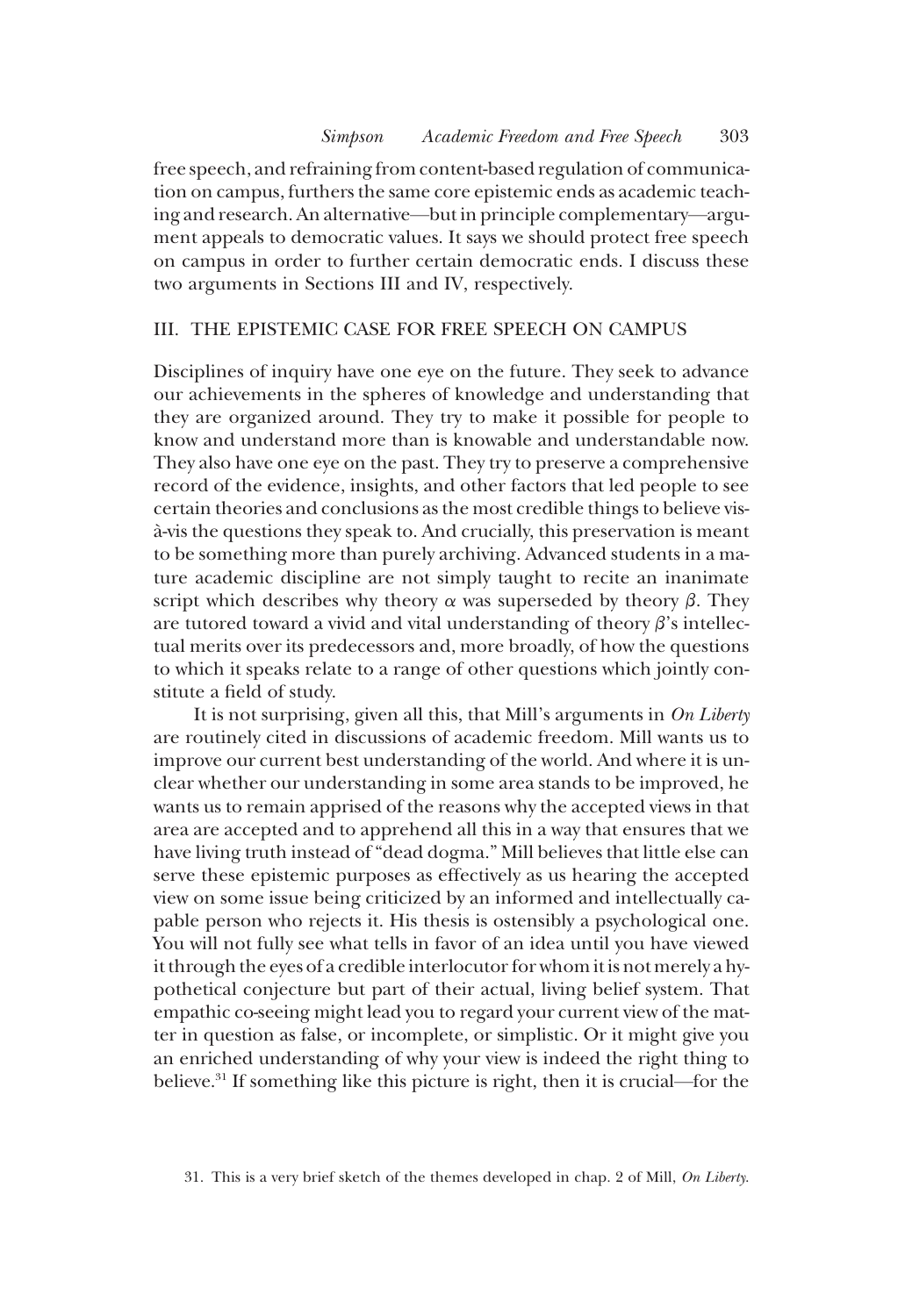fulfillment of their epistemic aims—that communities of inquiry are set up in a way that prevents the dogmatic silencing of heterodox ideas.

For advocates of the standard view, though, the question is how the setting up of free speech zones on a university campus helps to achieve this end. Chemerinsky and Gillman say that academic freedom is not enough to sustain an antidogmatic research culture; "that requires a second component as well: a willingness within the broader campus community to embrace and defend the unfettered exchange of ideas."<sup>32</sup> But again, how is this aided by relaxing academic standards and embracing the undiscriminating, content-neutral ethos which is essential to free speech, when we shift from the seminar room to the wider campus?

Chemerinsky and Gillman's answer is that free speech is beneficial in "nurturing a spirit of tolerance within the broader campus community that allows all ideas to be subjected to debate and assessment."<sup>33</sup> They claim that "the success of academic communities depends as much on continually reinvigorating this sentiment"—the sentiment that wrongheaded views are to be debated—as on having formal protections for academic freedom.<sup>34</sup>

There is something obviously right in this argument, but also something that is in need of further justification. The success of academic communities depends on them having a spirit of tolerance. As long as it is stated with a few careful caveats, that is true and important. The key caveat is that academic communities should not adopt an uncritical or mollifying stance toward work that manifests subject-relevant ignorance or methodological incompetence, relative to the appropriate disciplinary standards. However, when it comes to work that does meet these disciplinary standards, academic communities must evince a spirit of tolerance, allowing a platform for that work to be debated, whatever the substance of its conclusions.

That is the obviously right bit. What stands in need of further justification is the claim that the cultivation of this ethos in academic disciplines is aided by nesting the disciplines in an "anything-goes"free speech climate. Let's return to the Stein example to get a fuller sense of the doubts that one might have about this. Consider: how would allowing Stein to speak on campus help to foster a spirit of tolerance in the fields

- 32. Chemerinsky and Gillman, Free Speech on Campus, 69.
- 33. Ibid., 65.

34. Ibid., 70. Notice that Chemerinsky and Gillman's argument on this front bears a resemblance to the argument for broader principles of free speech put forward in Lee C. Bollinger, The Tolerant Society: Freedom of Speech and Extremist Speech in America (New York: Oxford University Press, 1986). In both cases, a pivotal premise in the argument is that the community at large will somehow imbibe a tolerant spirit, as a result of it observing how authorities who have the power to restrict speech—including some speech that they have pro tanto good reasons to restrict—nevertheless conspicuously refrain from exercising that power.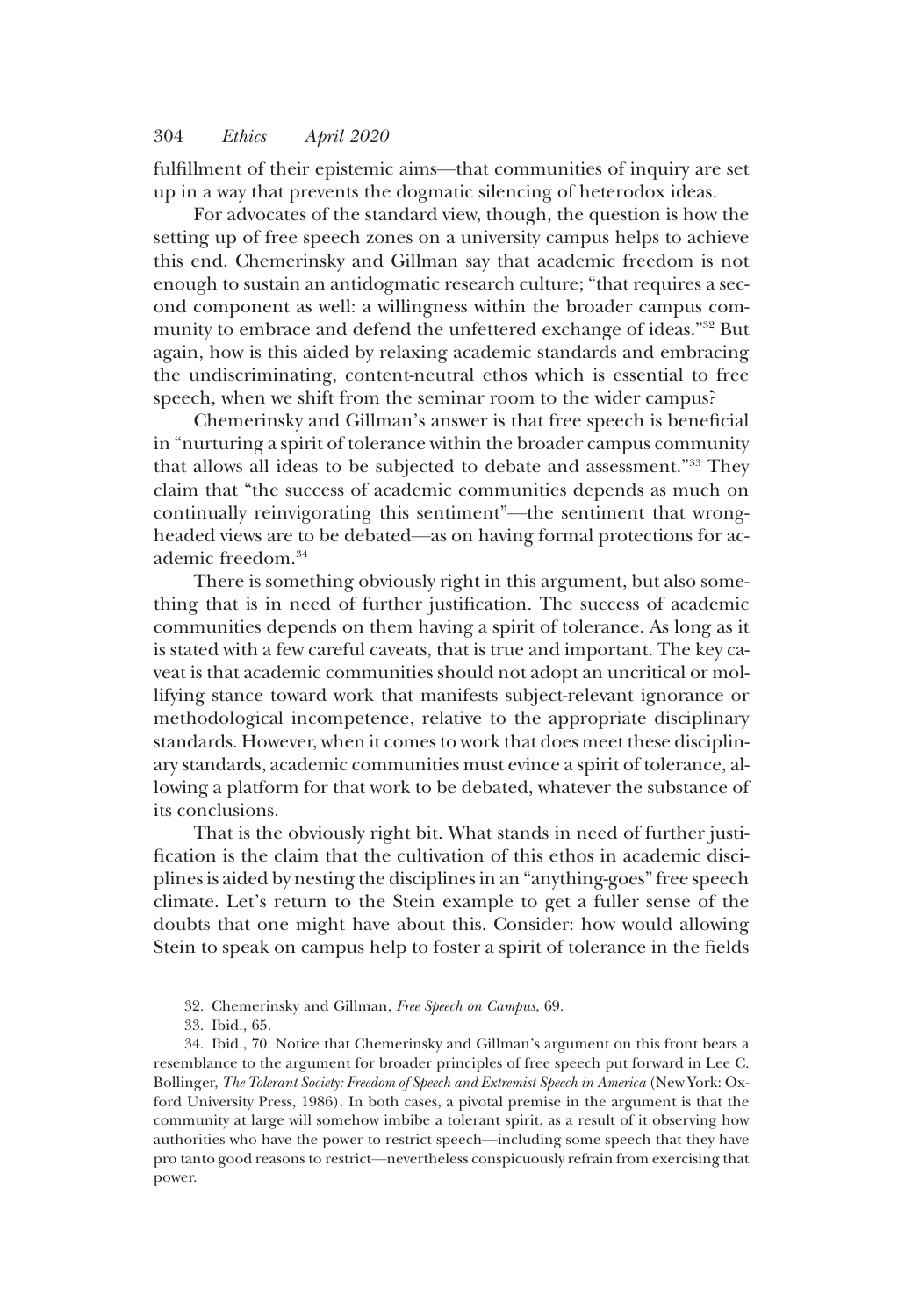of inquiry that Stein's views pertain to, or in any other adjacent fields of study? At one level this is simply a request for specification. What is the mechanism supposed to be? Do we imagine that some academics with dogmatic tendencies hear Stein's address, or learn that he has been given a platform, and—having inferred that their institution is paying symbolic homage to an ethos of tolerance—resolve to be less dogmatic in how they engage with new ideas in their field? Or do we imagine, a bit more charitably, that this is a slow-burn transformation? Perhaps, at universities that regularly open speaking platforms to shills and trolls, academics—and their eventual successors, now starting out as students—gradually internalize the institution's "hear-them-out" attitude.

It is not absurd to postulate such mechanisms. But insofar as our method is speculative armchair sociology, we can just as easily posit rival hypotheses which would cast doubt on the standard view. At universities that offer speaking platforms to shills and trolls, academics may become disenchanted about the administration pandering to special-interest groups, or to the appetites of a student body more interested in debate as theatrical quarreling than debate as serious inquiry and analysis. They might jadedly come to believe that the management's attempts to cultivate a tolerant ethos are little more than a flimsy, post hoc pretext for hosting "edgy" events that make the institution more marketable to prospective students.

There is another reason to doubt that nesting academic disciplines in a campus-wide free speech zone aids in the cultivation of a tolerant ethos in academic study. Academic disciplines are run by people who are already acculturated into an ethos of tolerance, one which is grounded in the procedurally defined intellectual standards of the discipline they are trained in. The biology professors at UVM, where Stein was invited, hold their posts only by virtue of having internalized their discipline's principles and standards, relating to how evidence is cited and how the strength of one's conclusions is to be apportioned to the quality of the supporting evidence. They have an ongoing professional investment in the notion that hypotheses should only be assessed on the quality of reasons that can be enlisted in their support, and not on the basis of how they align with prevailing opinion. It is difficult to see the benefit in a university giving a platform to a figure like Stein as a symbolic gesture—one that is ambiguous at best—in order to nurture an ethos among its academics which is already present.

Even if we grant that this gesture may have a positive impact, it does not follow that the type of tolerance that the gesture aims to engender is appropriate vis-à-vis the university's epistemic purposes. It is helpful here to differentiate two different spirits of tolerance and, correspondingly, two views about how a spirit of tolerance may be fostered. One straightforward way to try to transition from dogmatism to tolerance, in a communicative arena, is to let every idea be heard. But part of what characterizes an academic community, as a special kind of communicative arena, is that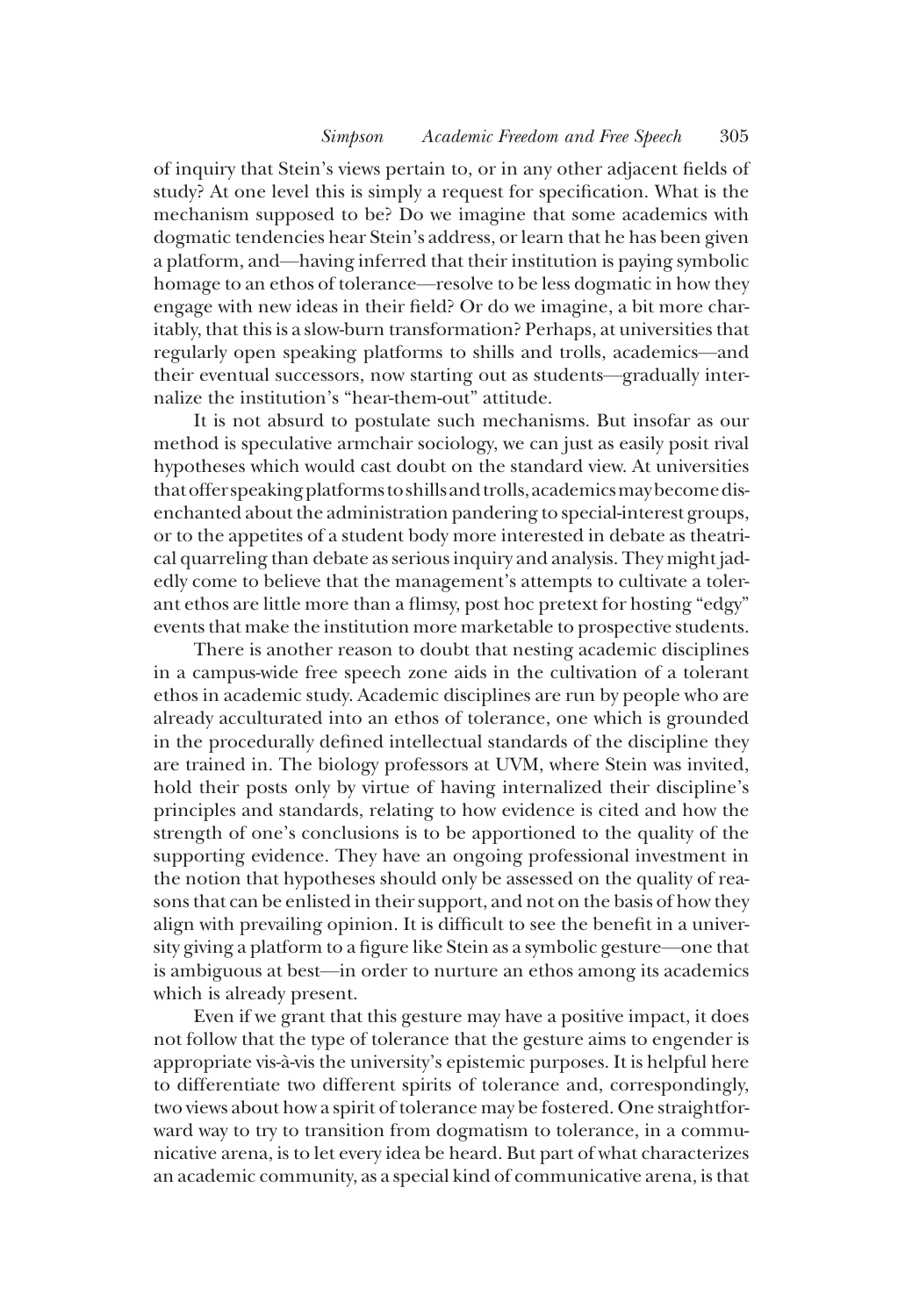it seeks to overcome the hazards of dogmatism in a different way—one that is harder to institute, but which has corresponding benefits. Academic communities aim to overcome dogmatism via methodological discipline. There are other things that characterize academic disciplines, including the valuing of technical virtuosity and innovation in the study of their subjects. But in addition to these typifying traits, part of what constitutes a field of study as an academic discipline is that it establishes methodological standards as regulative ideals for its work, while viewing these standards themselves as part of the discipline's proper sphere of inquiry. In essence, an academic discipline has standards for assessing the quality of claims and arguments, as well as a meta-methodological concern with the critical examination of those same standards.<sup>35</sup> In a well-administered discipline, the methodological standards are implemented via institutional practices like anonymous review, external examination, and other anticorruption measures. These are all ways of trying to ensure that in the assessment of work—both in the evaluation of research by scholars and, where applicable, in the assessment of student learning—the discipline's methodological standards are the primary basis for assessments of quality and that the influence of other factors is cabined or minimized.

The point, to put it another way, is that academic disciplines have their own distinctive approach to cultivating and enacting a tolerant, antidogmatic intellectual ethos. Granted, this approach is not tolerant to the same degree as a laissez-faire bazaar, which welcomes the airing of ideas and arguments regardless of either their substantive conclusions or the methodological competence that they manifest. But still, this seems like a fitting way to implement an antidogmatic ethos in an institution whose raison d'être is the pursuit of knowledge and inquiry. The success of academic communities depends on them being willing to hear and consider any subject-relevant idea or viewpoint, but with the caveat that they should not adopt an uncritical stance toward work which demonstrates ignorance or incompetence relative to the local disciplinary standards. That is the distinctive mode of tolerance that universities need to be continually reinvigorating among their teachers and researchers. The gesture of opening up a platform to a speaker like Stein does not merely fail to reinvigorate the ethos in question; it positively subverts it—recall Myers's remark about this being a slap in the face.

One might object that my reasoning exhibits too much faith in the willingness and ability of academics to live up to the regulative ideals of

<sup>35.</sup> Stefan Collini argues that this meta-methodological concern is important not only for disciplinary research but also for giving a university education its distinctive character. One difference between university education and mere professional training, he says, is that the former "relativizes and constantly calls into question the information which training simply transmits"; see Stefan Collini, What Are Universities For? (London: Penguin, 2012), 56.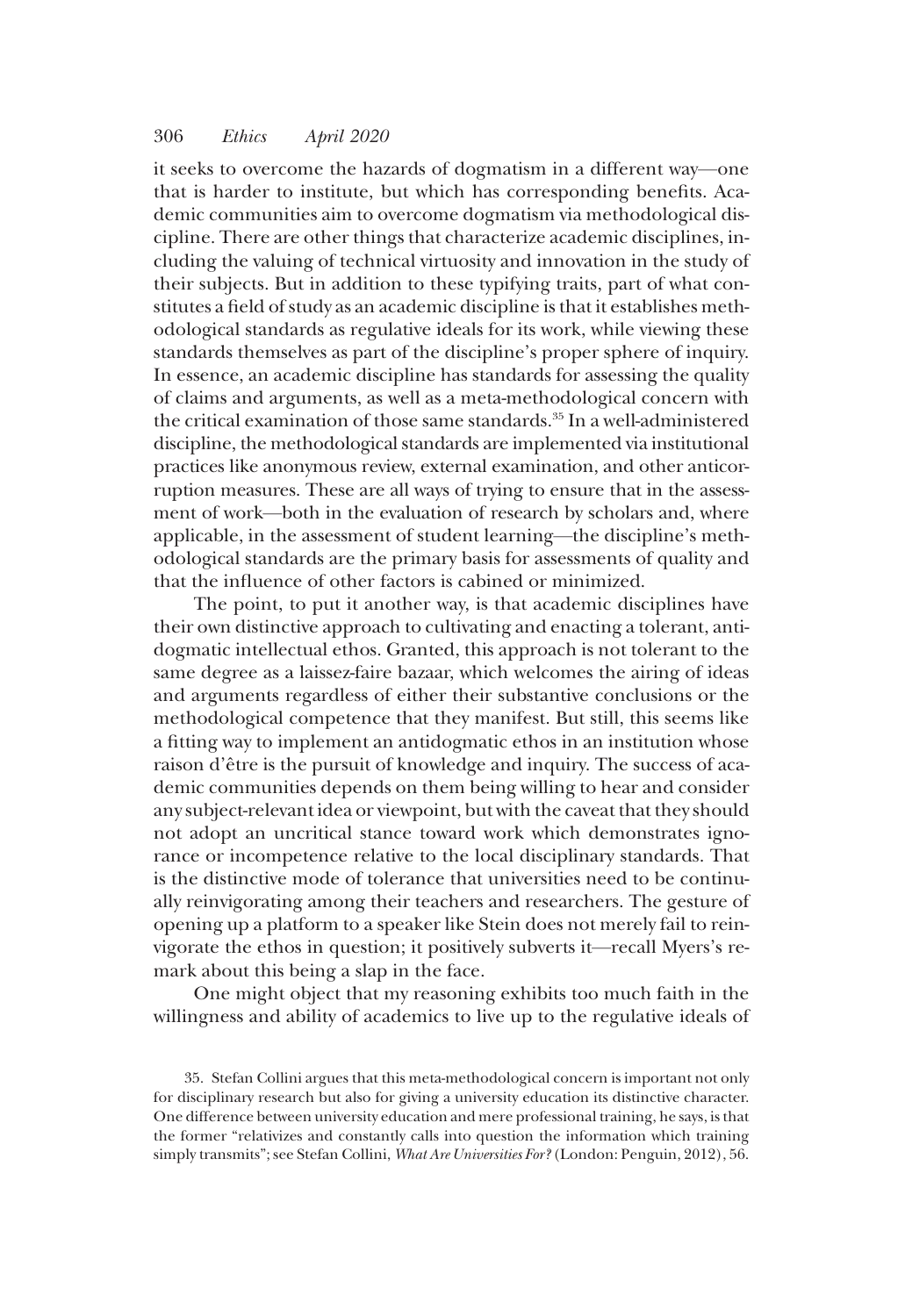their own disciplines. "Even in institutions dedicated to advancing truth and questioning past assumptions," as Chemerinsky and Gillman say, "the pressure to conform to dominant opinion is an ever-present threat."<sup>36</sup> And being professionally invested in a set of high-minded methodological standards does not prevent academics from being biased or dogmatic in their appraisal of people's work. Academics are human beings, and they are prone to a range of human vices that compromise any ethos of tolerance that they might be professionally invested in. The point of having a free speech zone in universities, then, so one might argue, is to work against these vices, in cases where academic communities are becoming degraded and falling into closed-minded sectarianism.

Again, though, as reasonable as the desideratum is, it is not obvious how a free speech zone in universities is meant to secure it. Consider an example. Suppose you believe that neoclassical economics is a faulty framework for trying to understand how economies really work, one which is premised on a suite of tendentious assumptions, and whose preeminence in the economics departments of modern universities owes to its usefulness in legitimizing a global economic order that is favored by the wealthy. Given that view, and given the prevalence of neoclassical economics as a methodological framework, you might think that in (many) universities a wing of the academic community has abandoned serious disciplinarity and turned itself into a closed-minded, self-perpetuating sect. Now, in most of those universities there are large swathes of the student body—and many academics outside the economics department who feel similarly. In most of those universities there are Marxist student organizations, which prosecute the case against neoclassical economics as a part of their activist work. The maintenance of a free speech zone on university campuses ensures that these dissident perspectives can be freely propounded. And none of it makes any appreciable dent in the position of neoclassical economics in the modern academy. The practitioners of neoclassical economics in the Faculty of Economics have heard the objections many times before and have such a huge argumentative advantage—in terms of knowledge and technical prowess—that their confidence in their framework's integrity is immune to being shaken by dissenters. Even students in the economics department, once they have progressed past their introductory coursework, may have a marked argumentative advantage (compared with the anticapitalist rabble-rousers in

<sup>36.</sup> Chemerinsky and Gillman, Free Speech on Campus, 70. Jason Brennan makes a similar point. Against the claim that universities are full of "disinterested, truth-seeking academics," he argues that academia is actually "full of ideologically motivated team players, status seekers, activists, and political hooligans"; see Jason Brennan, "Outside Funding to Centers: A Challenge to Institutional Mission?," in Downs and Surprenant, Value and Limits of Academic Speech, 96–114, 110–11.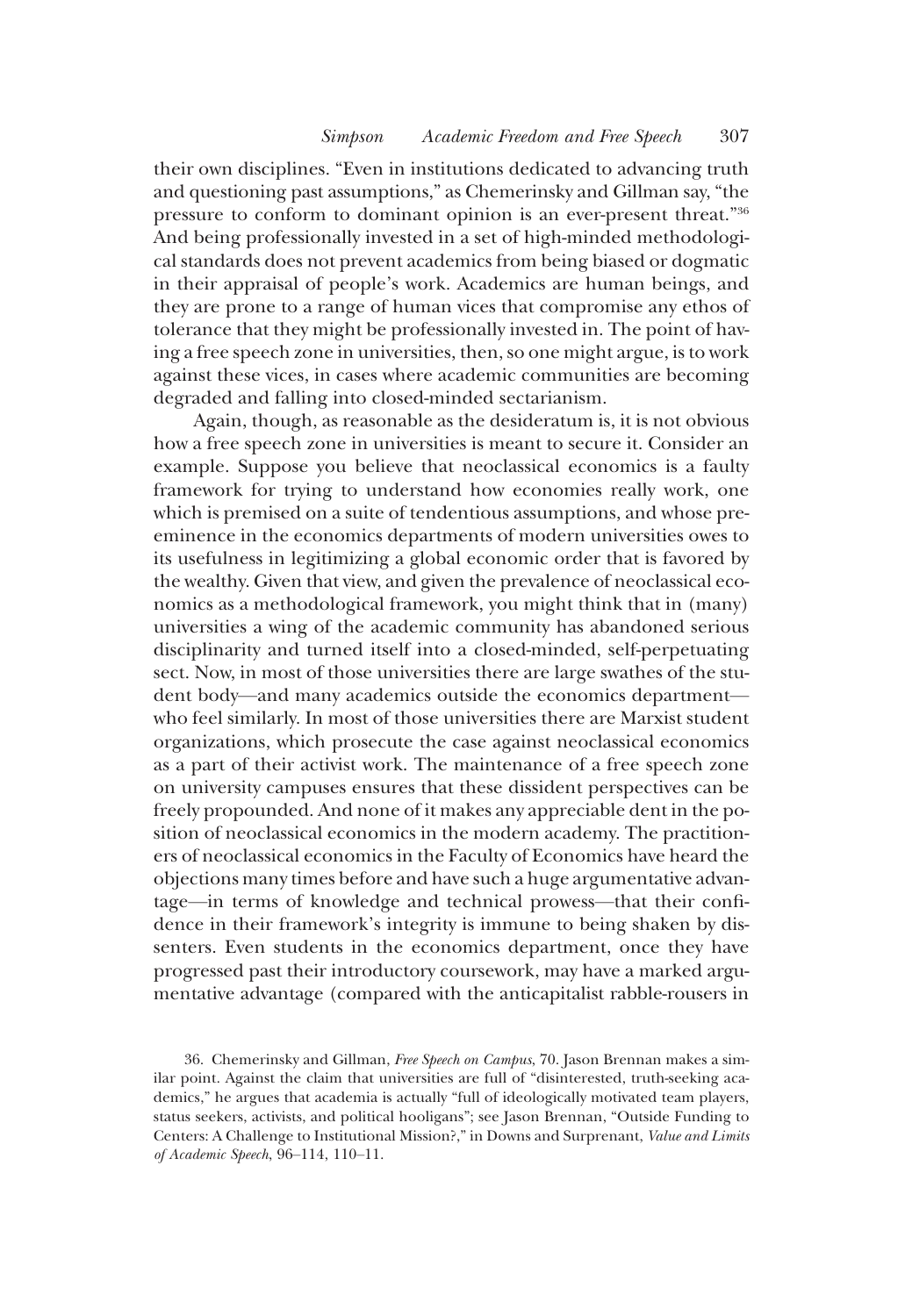the Marxist Society) which makes them difficult to "convert." Indeed, visible dissent in the free speech zone may, in this case, be as likely to cement the controversial disciplinary creed as to dislodge it, since it exposes a sociological dynamic in which the credentialed experts all believe that neoclassical economics is sound, whereas most who oppose it are dilettantes.

This kind of worry generalizes. Academic disciplines are typically made up of people who share technical skills, esoteric vocabularies, and a large stock of common knowledge. As a result of this feature, an academic discipline which begins to conduct itself like a conformist sect is unlikely to change course simply as a result of its headquarters being located in a marketplace of ideas. Its course will be changed if a dissident cadre of students and, later, emerging scholars establish their disciplinary credentials, without losing sight of their reformist aspirations, and transform the discipline from within. Now, it may be that this is aided by the kind of campus culture the standard view recommends. Perhaps the agents of change for a degraded academic discipline need to test their mettle in a social climate that juxtaposes the rigors of disciplinary training to the wide-openness of a marketplace of ideas. But this is a slender reed on which to rest the case for the standard view. (The argument will look less fragile if we can flesh it out with reference to examples of individuals or groups who drove epistemically propitious reforms in their disciplines, and whose willingness and ability to play this role can be traced in some way to the formative impetus of a campus free speech culture.)

Here is one more angle to consider with the epistemic argument for the standard view. Set aside the whole issue of tolerance and dogmatism. Think of an academic community that is working as it should: plying its trade in accord with its methodological standards, welcoming a diverse range of viewpoints that are defensible by the lights of those standards, not letting its inquiry devolve into excessively politicized quarrels, and as a result of all this good practice—contributing to the advance of knowledge in its field. A community like this does not need to be nested inside a larger campus community with a wide-open marketplace of ideas. It could function as an autonomous institute, in an office block somewhere, and carry on working much the same. But perhaps this academic community will do an even better job if it is headquartered in an anything-goes campus with a robust free speech zone. Probably all academic disciplines have some sources of impetus which nudge their practitioners toward novelty and "blue-skies" experimentation, and which are internal to their own practices. But maybe a scholar is given more and better kinds of impetus of this kind by working in a special institutional setting—one where, while walking from her office to the lecture theater, she crosses paths with anarchists, art punks, religious zealots, future billionaires, and loopy eccentrics? Dewey spoke of universities as experiment stations, and Whittington—echoing this sentiment—claims that universities have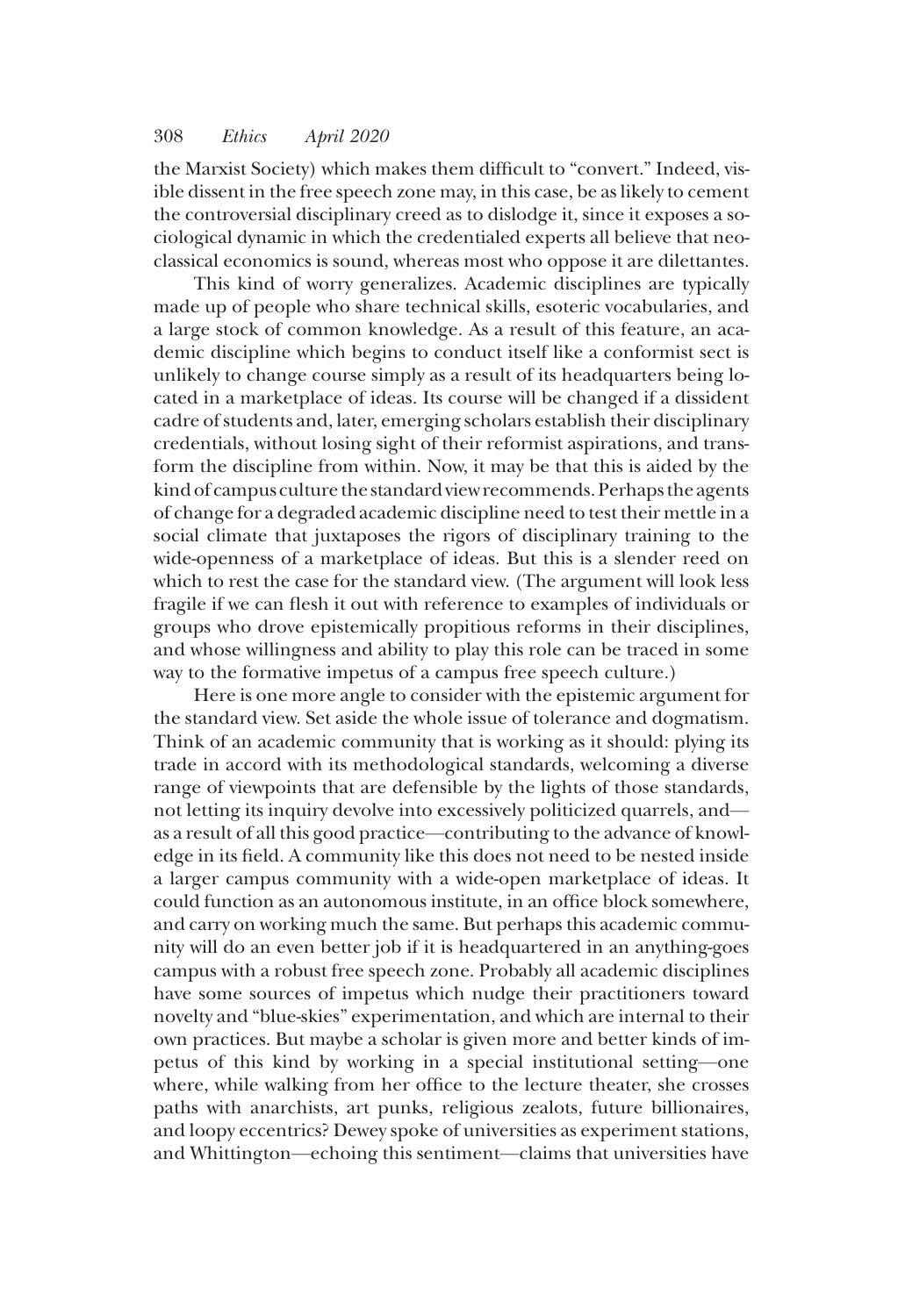a responsibility to provide "a forum for the new, the provocative, the disturbing, and the unorthodox."<sup>37</sup> Maybe being in such an environment is part of what emboldens academics not only to tolerate outré ideas but also to champion them.

This seems like a more promising way to develop an epistemic argument for the standard view. Why? Because it is premised on a non-absurd hypothesis about the contribution that the free speech zone can make toward academic disciplines and their constitutive epistemic aims. Crucially, on this view, the contributions of the free speech zone are neither

- *unwelcome*, because they are in tension with the disciplinary intellectual standards; nor
- *redundant*, because they encourage an ethos already embedded in those standards; nor
- *futile*, because they are bound to be viewed as amateurish relative to those standards.

It is a hypothesis. Before it can be turned into a good argument, a few complicating factors must be considered. First, it may be that some disciplines benefit from being immersed in a free speech zone while others are undermined. Second, much of the creative impetus that comes with being located in a campus might just owe to academics encountering practitioners in other fields and their alternative ways of doing things. If so, then what we are considering is an argument not so much for the standard view as for opening up spaces for better cross-disciplinary interaction. Third, as Kevin Zollman's research shows, we can start with a few plausible assumptions about the motivations and practices of researchers and from them derive a number of surprising conclusions about what kind of communal structures of inquiry best conduce to the realization of our collective epistemic aims. Communities of inquiry work in weird ways.38 Our intuitive guesses about what kinds of institutional and

37. Whittington, Speak Freely, 55. The quote from Dewey comes in the same part of Whittington's book and is drawn from American Association of University Professors, "Report of the Committee of the American Association University Professors on Academic Freedom and Academic Tenure," School and Society 3 (1916): 109.

38. For example, suppose that a research community is interested in a promising hypothesis, H<sub>2</sub>, which conflicts with an accepted theory, H<sub>1</sub>. Suppose that as-yet-undiscovered evidence would reveal  $H_2$ 's theoretical superiority to  $H_1$ . But suppose that certain data are gathered, by some in the community, which misleadingly suggest that  $H_2$  is false. If all researchers in the community have knowledge of everyone else's data, then the whole community will be deterred, under these conditions, from researching a superior hypothesis. But if the community is in a more "siloed" state, then the misleading evidential deterrents for investigating H<sub>2</sub> won't affect all researchers, and hence the community is more likely to learn of  $H_2$ 's merits. With this sort of case in mind, Zollman defends the counterintuitive thesis that a research community can be more successful in making discoveries if it is in a communicatively siloed state, where subgroups operate with little knowledge of the results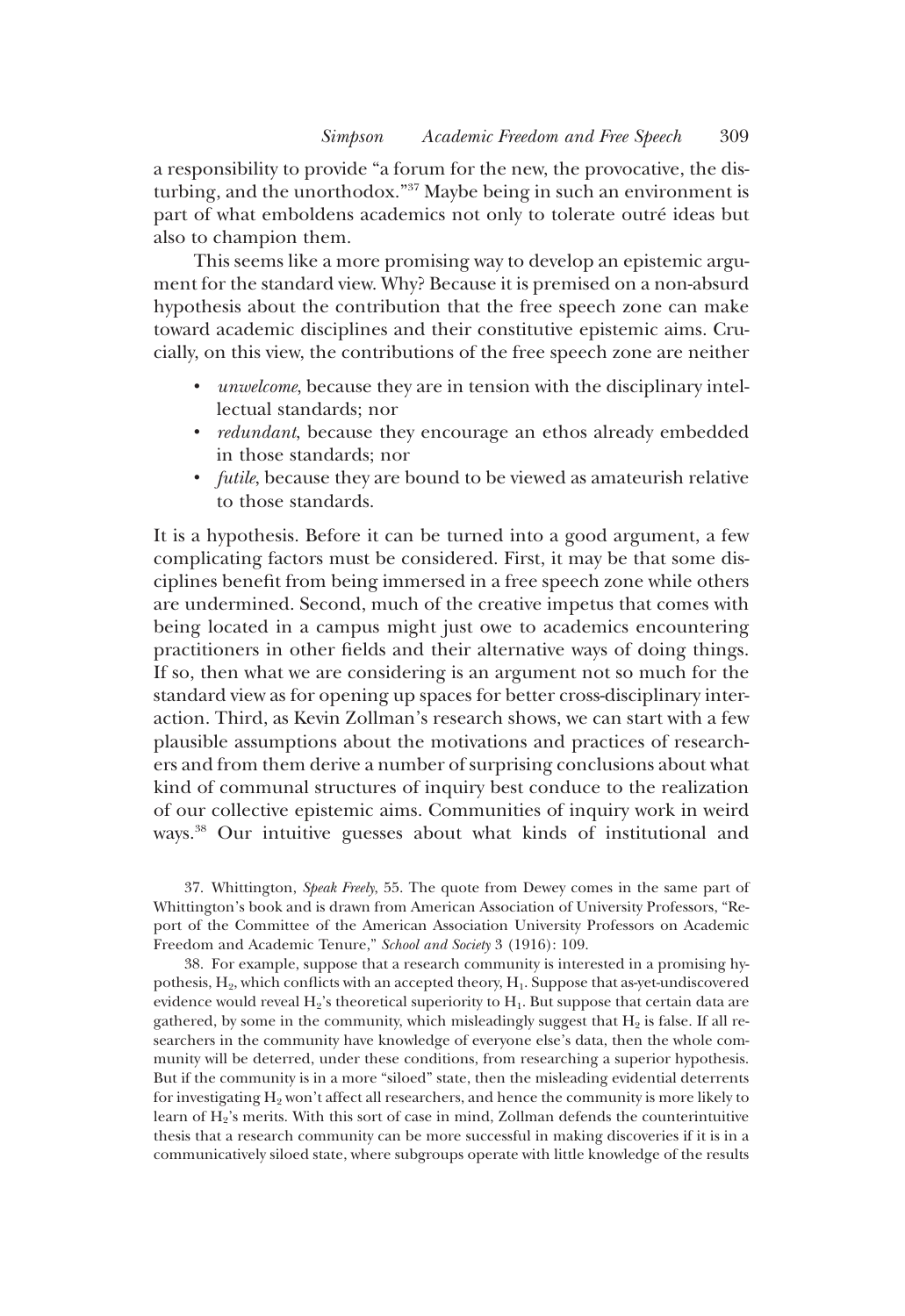communicative structures are likely to yield the epistemic results that we are hoping to achieve are to be taken with a grain of salt—or better yet, refined, tested, reformulated, and so on.

The idea that being surrounded by an "experimental vibe" makes academics more intellectually daring is a reasonable starting hypothesis, and one which, if it could be evidentially supported, could be built up into a good argument for the standard view. But as things stand, the epistemic arguments put forward on behalf of the standard view are at best incomplete. It is a complex question which conditions conduce to the realization of the university's epistemic aims. It may be that the establishment of campus free speech zones is a step in the right direction. But this is not some a priori truth. To defend the standard view, we first need to work with some more precise hypotheses, about exactly what role a free speech zone might play in the realization of the university's epistemic ends, and we should take care not to assign a function to the free speech zone which is in tension with those ends, or else just redundant.

## IV. THE DEMOCRATIC CASE FOR FREE SPEECH ON CAMPUS

Alternatively, a proponent of the standard view might argue that we need to maintain a free speech zone in universities regardless of whether this furthers the university's epistemic mission. The university's purpose is not only to discover and disseminate knowledge; universities also play a role in modeling, instilling, and commending a certain kind of democratic ethos. And they cannot fulfill this part of their mission, one might argue, unless they play host to a wide-open free speech culture. This argument would lose whatever prima facie plausibility it has if it said that the university's democratizing mission was more important than its epistemic mission. But it needn't go that far. All it needs to say is that "universities are critical molders of democratic citizens" and that this is "a by-product of universities performing their primary mission of educating students."<sup>39</sup> Zimmer develops this line of argument as follows: "The issues society faces are complex without simple answers. And in general, it

of other subgroups; see Kevin J. S. Zollman, "The Communication Structure of Epistemic Communities," Philosophy of Science 74 (2007): 574–87. Zollman's approach, in developing this argument, involves a combination of statistical and game-theoretic modeling, to predict the types of research behaviors and outcomes that are likely to follow the establishment of different kinds of communicative structures in research communities. He uses similar methods to argue for other similarly counterintuitive theses, e.g., that a "hands-off" regulatory approach is less effective, in realizing the aims of inquiry, than one which actively encourages the investigation of unpopular hypotheses; see Erich Kummerfeld and Kevin J. S. Zollman, "Conservativism and the Scientific State of Nature," [British Journal for the Phi](https://www.journals.uchicago.edu/action/showLinks?doi=10.1086%2F707211&crossref=10.1093%2Fbjps%2Faxv013&citationId=p_n_57)[losophy of Science](https://www.journals.uchicago.edu/action/showLinks?doi=10.1086%2F707211&crossref=10.1093%2Fbjps%2Faxv013&citationId=p_n_57) 67 (2015): 1057–76.

<sup>39.</sup> Whittington, Speak Freely, 18.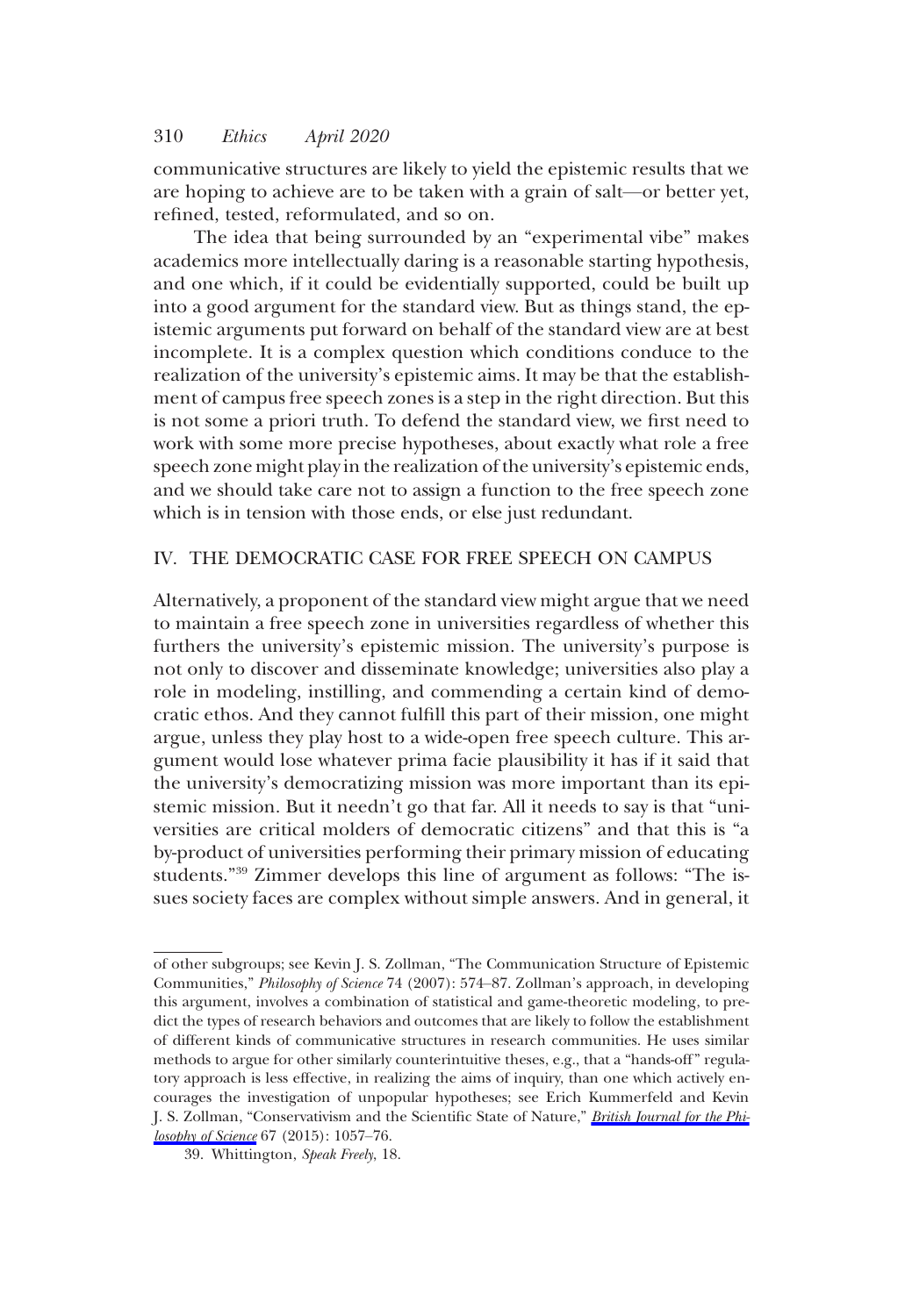is universities' openness to ideas, to analytic debate, to rigor, and to questioning, and the provision of an umbrella, and in fact safe haven, for clashing thought and perspectives, that best illuminate societal, scientific, and humanistic issues. In a world that tries to oversimplify, universities should demand analysis of inherent complexity . . . in a world that creates an 'us-versus-them' approach to argument, we should support comfort with divergent views."<sup>40</sup> Notice how, on Zimmer's account, the job of the university, in helping society deal with complex issues, is not just to supply the more complex answers when simple answers won't do. Its job, rather, is to inculcate a more enlightened mind-set in the way that we—society at large—face up to those issues, one that does not retreat into reductive tribalism or shy away from the complexity, but which instead faces the complexity with a spirit of sobriety, patience, and respect for one's argumentative opponents. And the way that academics help with this is not just by interjecting in debates to say, "Wait, the issues are more complex!" It is by embodying a vocational role that models and honors serious debate—debate that goes beyond mere altercation—in a way that can then be held up as an aspirational ideal for all of society.

One would have to hold a very single-minded view of the university's purposes to oppose all this. However great the effect might be, it seems hard to deny that a thriving university sector could play this role in a democratic society and that this could be beneficial.

But as with the epistemic argument, the crucial question, vis-à-vis the implications for the standard view, is why we should think that universities would do better at this if they embraced a campus-wide free speech ethos, instead of an ethos in which the communicative atmosphere of the campus at large is characterized by the same kinds of academic standards that govern teaching and research. Both Whittington and Zimmer see the university's democratizing mission as a part of why free speech is essential to university life. But the norms and culture of academic freedom seem to model the democratic ethos in question better than the norms and culture of free speech. This is brought out in Michael Lynch's account of the justificatory basis of academic freedom—an account which especially stresses the academy's role in democratic formation. Teaching and research in universities cause debates about social issues to be better informed, they model the justificatory practices of rational inquiry, they instill critical thinking skills, and, in all these ways, they fortify people's capacity to engage in dissent against authorities. These capabilities are vital to the health of a democratic order, and academic freedom protects the teaching and research practices that nourish them.<sup>41</sup>

<sup>40.</sup> Zimmer, "What Is Academic Freedom For?," 241.

<sup>41.</sup> Michael P. Lynch, "Academic Freedom and the Politics of Truth," in Lackey, Academic Freedom, 23–35.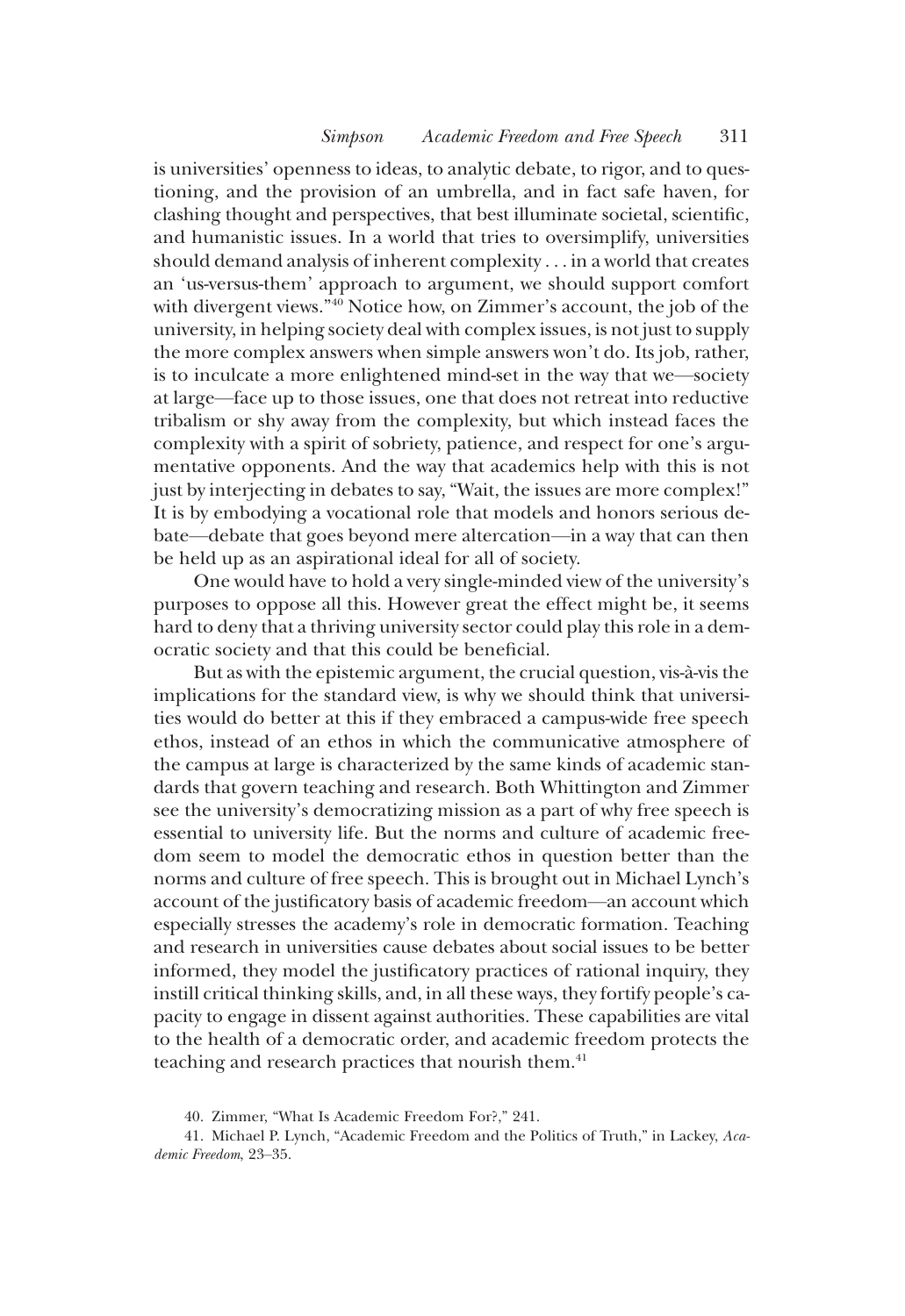If we believe that it is part of the university's mission to produce good democratic citizens, then universities should be pushing students to outgrow a simplistic idea of public debate, on which every opinion is just as entitled to a proper hearing as any other. Universities should be fostering not only a culture of respect for dissenting opinions but also a sense that the value of dissent hinges on its being intelligent, coherent, and evidentially supported. Granted, it may be a condition of democratic legitimacy that the dissent of an ignorant contrarian is accommodated on the same terms as the dissent of an informed citizen.<sup>42</sup> But a democracy full of ignorant contrarians is in trouble. It is unclear, then, why a university which is governed by the ideologically open but intellectually stringent norms of academic discourse will do better, in attaining to its democratizing purposes, by loosening the standards that govern communication, once we step outside overtly academic settings and onto the wider campus.

One prima facie viable answer to this question is that a university might conceive of the broader campus as a kind of training ground for the hurly-burly of a wide-open democratic culture. The university might think that a good way—or indeed, the best way—to facilitate this training is to allow the campus to be a forum in which students experience the tumultuousness of totally unfettered debate.<sup>43</sup> Indeed, this "democratic training wheels" logic could even extend back into the classroom. Maybe the core epistemic mission of the classroom can be balanced against a secondary democratic-formation mission, in a way that sometimes justifies the professor in allowing a totally wide-open debate—unconstrained by considerations of disciplinary standards—even where this temporarily compromises or undermines the inculcation of knowledge for students in that setting. Seana Shiffrin suggests something along these lines. She says that a classroom which has a "full-blown commitment" to free speech "plays a role in exemplifying, reinforcing, and training citizens in democratic

42. This idea—that there is a tight connection between democratic legitimacy and the robust protection of free speech rights in the public sphere—is part of the broader theoretical background for Post's account of academic freedom in Democracy, Expertise, and Academic Freedom. For an innovative elaboration of this type of theory of democratic legitimacy, see Eric Heinze, [Hate Speech and Democratic Citizenship](https://www.journals.uchicago.edu/action/showLinks?doi=10.1086%2F707211&crossref=10.1093%2Facprof%3Aoso%2F9780198759027.001.0001&citationId=p_n_62) (Oxford: Oxford University Press, 2016).

43. Post expresses some openness to this kind of argument: "Our universities might support student-invited speakers because they wish to create a diverse and heterogeneous campus climate in which students can learn the democratic skills necessary to negotiate a public sphere filled with alien and cacophonous voices. Universities may wish to educate students in practices of citizenship by encouraging a wide variety of student groups to invite outside speakers to recreate within the campus a marketplace of ideas"; see Robert C. Post, "The Classic First Amendment Tradition under Stress: Freedom of Speech and the University," in The Free Speech Century, ed. Geoffrey R. Stone and Lee C. Bollinger (New York: Oxford University Press, 2019), 106–22, 119.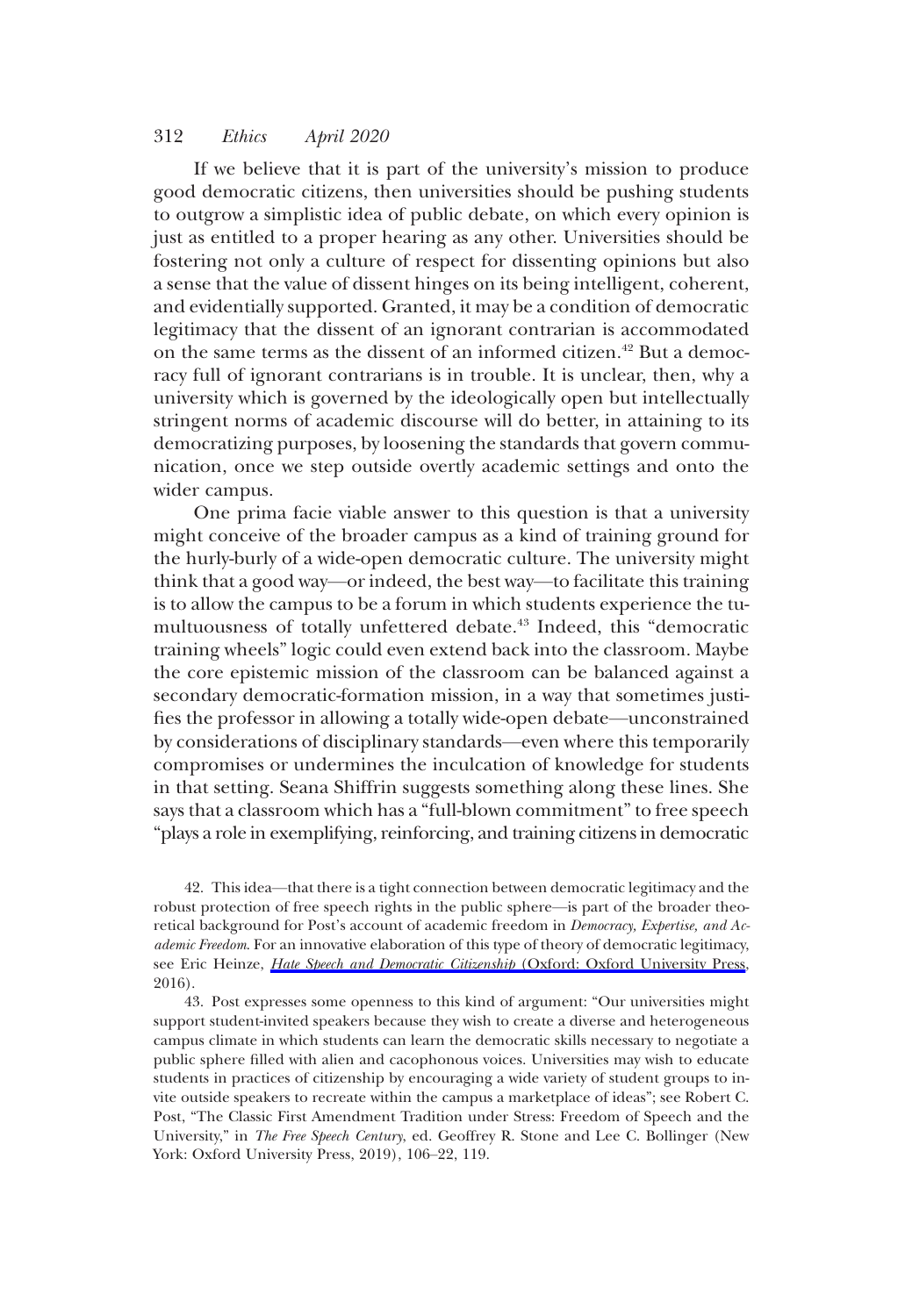values of toleration and openness to criticism," in a way that a "dictatorial classroom"—roughly, one where the professor expects discussion to attain to formal disciplinary competencies—does not.<sup>44</sup> "The former" instils disciplinary expertise within an environment that remains as open as possible to input from all comers and to criticism. It thereby operates as a forum and exemplar of democratic legitimating activity, whereas the dictatorial classroom, however powerful it is at instilling . . . disciplinary competence  $\dots$  is in tension with democratic values.<sup>"45</sup> We can quibble with Shiffrin's use of the word 'dictatorial' to describe a classroom that resists a full-blown commitment to free speech and exhibits the bounded form of tolerance which is characteristic of academic disciplines. (Recall, from Sec. II.C, the difference between academic authority and authoritarianism.) But even if the phrasing is softened in a way that is more flattering to my proposal, the general point remains. Universities can be thought of as institutions which, in addition to upholding their epistemic mission, ought to be training good democratic citizens and facilitating democratic legitimating discourse. If we extend the ideologically open but intellectually stringent norms of academic discourse, to cover all speech that takes place in the university's orbit, this could make the secondary goals harder to achieve. Having a free speech culture on the campus at large, and sometimes in the classroom as well, could help.

But even if we find something appealing in this, it is not enough to vindicate the standard view's insistence that universities must prioritize free speech, or that free speech is somehow a defining ideal for universities. For one thing, notice that even a university which does not give any special priority to free speech, and which instead opts to extend the more stringent communicative norms of academic discourse across the whole institution, can still be properly understood as working in the service of an important democratic value. As Post's account of academic freedom emphasizes, the university's core epistemic goals, in research and education, are of vital importance in establishing and enriching a society's democratic competence, that is, its collective capacity to render intellectually adequate and empirically well-informed judgments about the matters of public concern which government must address.<sup>46</sup> For a university to prioritize the furthering of democratic competence—as we might now view the Stein episode, from Section II—is not to deny the importance of democratic legitimation. It is merely to delegate the facilitation of democratic legitimating discourse to other social institutions.

46. Post, Democracy, Expertise, and Academic Freedom, 27–43.

<sup>44.</sup> Seana Valentine Shiffrin, "Sincerity and Institutional Values," in Speech Matters: On Lying, Morality, and the Law (Princeton, NJ: Princeton University Press, 2014), 182–223, 213.

<sup>45.</sup> Ibid., 213.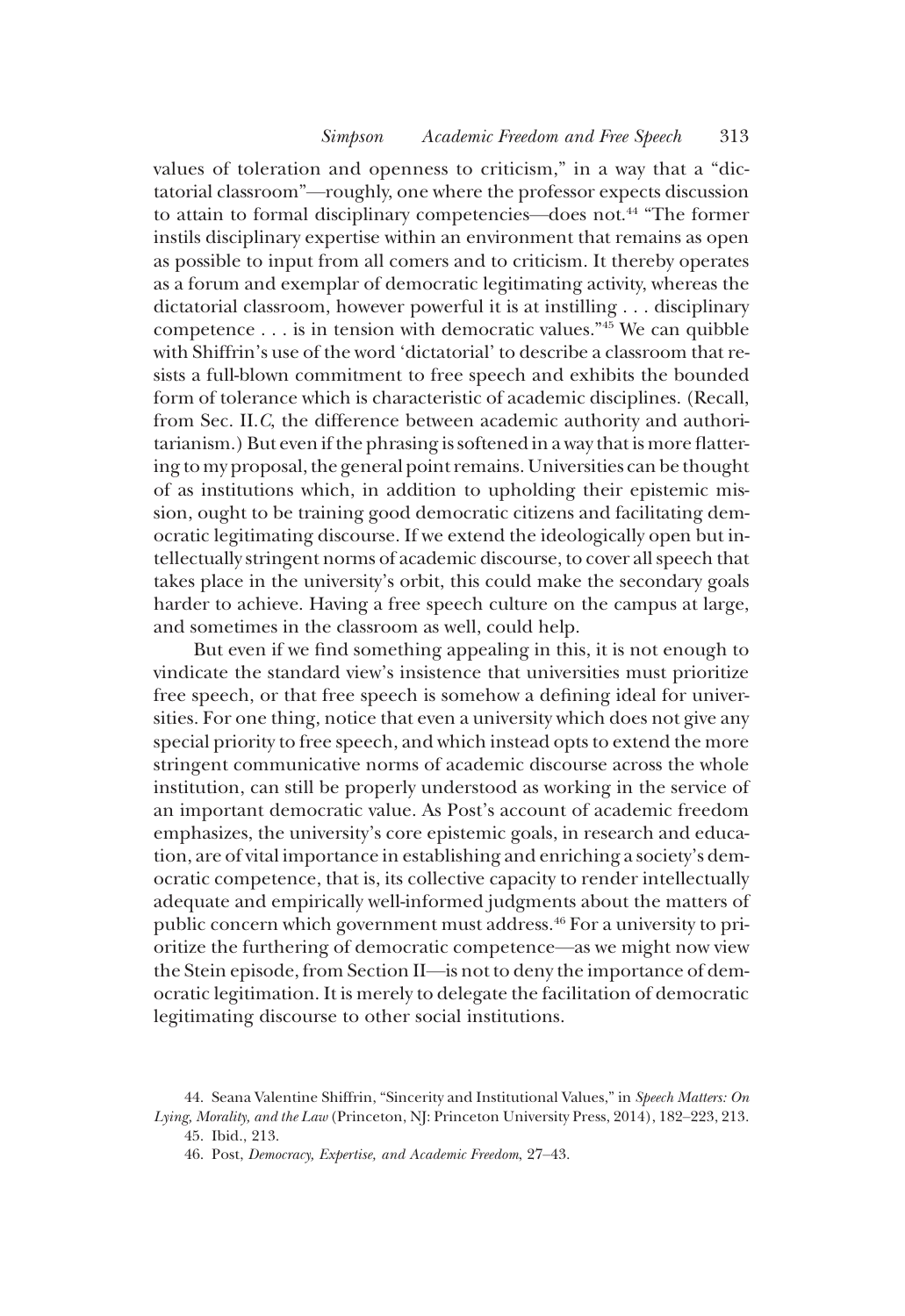In order to have a compelling democratic argument for the standard view, we are going to have to claim that such delegation is a dereliction of the university's duties. To make such a claim is to demand not only that the university take the lead in advancing our collective epistemic aims, and that it play a role in the formation of a healthy democratic citizenry by furthering our democratic competence, but also that it do all these things while assisting in the legitimation of our democratic institutions. It is to think of the university as democracy's Swiss army knife. There may be good reason for a particular institution to aspire to all this if it believes that the difficult balancing acts can be carried off. But it seems rather less plausible to claim that it is a dereliction of duty to temper this aspiration and to instead cultivate a campus-wide discursive culture that puts intellectual values first—especially given that those values are themselves locatable in a network of democratic ideals. For the advocate of a democratic argument for the standard view, the key argumentative burden that remains is to explain why universities must be conceived of in a way that leads to the more onerous assignment of duties. Why should we think of universities as being obliged to join with other institutions in facilitating the discursive activities that legitimate democratic government? Why couldn't their contribution to a democratic politics just consist in the improvement of the citizenry's democratic competence?<sup>47</sup> If it were possible for the university to further all of these democratic desiderata simultaneously, with no real downsides, then that would be the issue settled. But I have tried to give an indication of what some of the downsides are, or might be.

Advocates of the standard view might claim that the argumentative burden is actually the other way around: why shouldn't we think of universities as obliged to facilitate democratic legitimating discourse? This

47. We get the beginnings of such an argument in Dworkin's defense of academic freedom. His proposal resembles a "democratic formation" account, but it puts greater emphasis on the liberal ideal of ethical individualism, rather than the democratic ideal of selfgovernance. Academic freedom is warranted because it "represents and reinforces the ideal of ethical individualism . . . by creating a theater in which personal conviction about the truth and value is all that matters"; see Dworkin, "We Need a New Interpretation," 190. Note that the "ethical individualism" invoked here closely resembles the ideal of "moral independence" that Dworkin appeals to in explaining the grounds of free speech; see, e.g., Ronald Dworkin, "Is There a Right to Pornography?," [Oxford Journal of Legal Studies](https://www.journals.uchicago.edu/action/showLinks?doi=10.1086%2F707211&crossref=10.1093%2Fojls%2F1.2.177&citationId=p_n_70) 1 (1981): 177-212. For Dworkin, then, these twin freedoms—academic freedom and free speech—are jointly reinforcing ways of sustaining "our society's support for a culture of independence and . . . its defense against a culture of conformity"; see Dworkin, "We Need a New Interpretation," 189. And if these twin freedoms are meant to serve the same ideal of ethical individualism, then it might be beneficial to have institutions that evince a commitment to both freedoms, side by side—in which the scholar's exemplary ethical individualism (protected by academic freedom) is emulated by students and campus visitors (communicating under the auspices of free speech).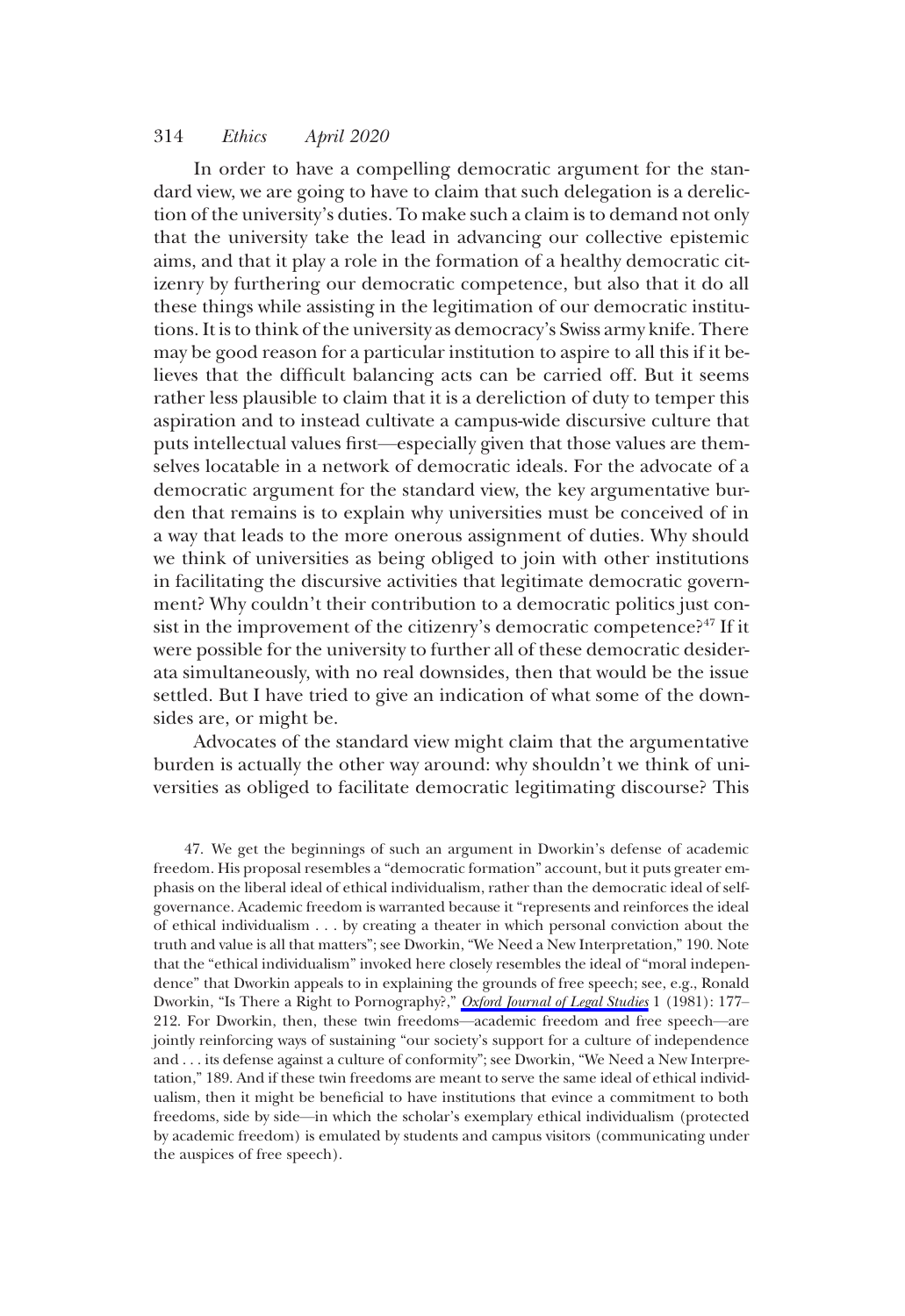rejoinder dovetails with a broader misgiving that one might have about the axes I have been grinding here. In Section I, I said that I am not asking whether we have good reason to accept free speech as a basic civil liberty, or whether we have good reason to accept academic freedom as a governing precept in universities. I said that I am asking why—granting such reasons—we shouldn't move toward a more "partitioned" view, on which academic freedom is the governing norm for communication in universities, and free speech is left to do its work in the wider sphere of public discourse. The misgiving one might have, in essence, is that this question just seems unmotivated, or perhaps perversely motivated.

But there is a real and earnest motivation here. In treating the university campus as the standard view recommends—as a forum for the coexistence of the intellectual seriousness of academic study and the rowdy altercation of wide-open, democratic discourse—we hope that democratic discourse will be elevated and that academic study won't be dragged down. But that may be overly optimistic. The influence might very easily go the opposite way. Now, anxieties about the dumbing down of the university's intellectual culture do not license a retreat into insular, ivory tower elitism. That would be another (arguably worse) way of forsaking our epistemic mission. The appropriate response to this anxiety is to work at improving the quality of discussion that occurs on campus but outside of formal academic settings. Even as disciplinary research is becoming increasingly hyperspecialized, there are more academics than ever, across all corners of the university, who are working at the art of engaging nonspecialist audiences with their research. The popularity of many academic podcasts suggests that there is a significant lay audience with an appetite for such material. And yet simultaneously, the number of platforms at universities being given over to pseudoeducative pageantry and vain, sophomoric tub-thumping would seem to be on the rise—or, at least, not in decline. In such a climate, the university leader or administrator who consults the professoriate and treats their expertise and intellectual standards as a weighty thumb on the scales, in deciding who receives access to the university's communicative platforms, is to be watchfully applauded.

### V. CONCLUSION

I have indicated some shortcomings in the main arguments for the standard view of the relation between academic freedom and free speech. Proponents of the standard view believe that, in addition to the protections afforded to teaching and research, under principles of academic freedom, other public speech in universities—including commencement addresses, public lectures, other student society events, campus activism, and writing in student newspapers—should be protected by general-purpose free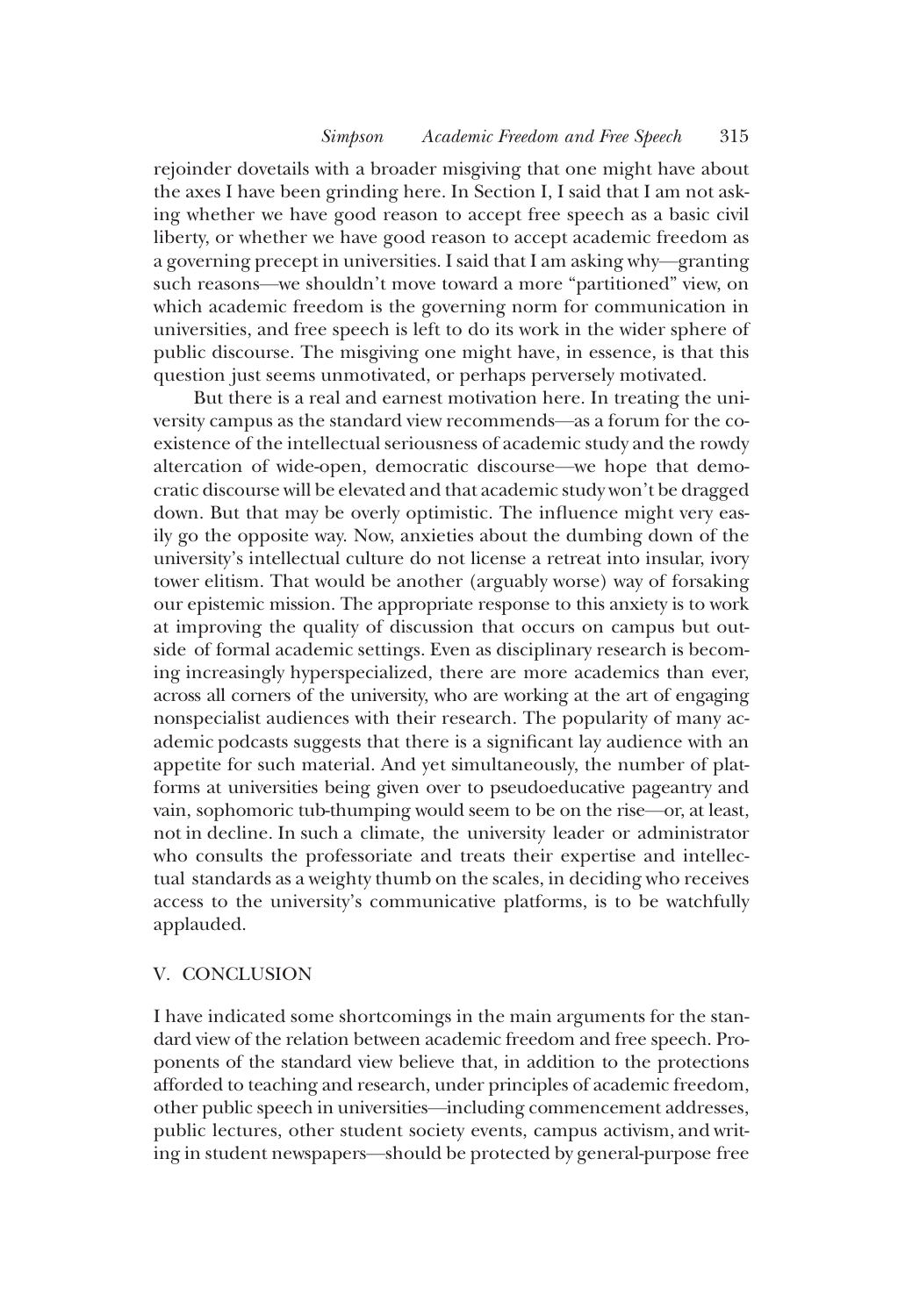speech principles. They think that free speech is constitutive of the university and that "any institution that sets those principles aside can no longer be meaningfully regarded as a proper institution of higher education."<sup>48</sup> But the epistemic and democratic arguments for that view are unconvincing. Of course, this does not entail that the standard view is completely indefensible. But it awaits a stronger defense.

Until that arrives, there is a natural position to revert to, which is to say that speech expressing ill-informed or badly reasoned ideas need not receive any special protection in universities, except if it falls under the protection of academic freedom, for example, if it occurs as part of the university's formal teaching and research activities. Free speech is a fundamental liberty in social intercourse per se, but it is not a mandatory commitment for the university. Thus, we can at least sometimes exclude or marginalize speakers and ideas that fall short of the intellectual standards which define academia and conduce to its core epistemic aims.

Does this mean that universities can be run as ideologically repressive dictatorships? No. The university should cultivate debate and openmindedness and welcome unorthodox viewpoints. But, to recap one of my points from Section III, our antidogmatic ideals can be—and in universities, I have argued, they should be—put into practice in a way that is more intellectually discriminating than in public discourse per se. Much like individual academic disciplines, the university at large is not obliged to sponsor communicative platforms or venues for expression that manifestly fail to attain to its basic intellectual standards (e.g., coherence, evidential backing, disciplinary understanding). Decisions about who meets this standard should be made in a consistent and relatively transparent way. But in principle, given that proviso, the imposition of such intellectual standards is no more ideologically intolerant than a literary publisher relegating weak manuscripts to the slush pile, or an art gallery choosing not to exhibit work that is hackneyed or derivative. Universities have a defining epistemic mission, and in the way that they host and manage communicative activity they needn't pretend otherwise.

But what does this mean in practice? What actual policies should a university adopt, if it rejects the standard view of the relation between academic freedom and free speech and opts for the alternative approach that I am recommending, on which academic standards of discourse govern all communication that happens under the university's insignia?

In the wake of the Ben Stein controversy, UVM's president pledged to institute a new vetting procedure for the invitation of commencement speakers, which involved consulting with faculty about all invitees. At a programmatic level, this is one kind of practical policy approach that universities should undertake in light of the theoretical stance that I am

<sup>48.</sup> Whittington, Speak Freely, 29.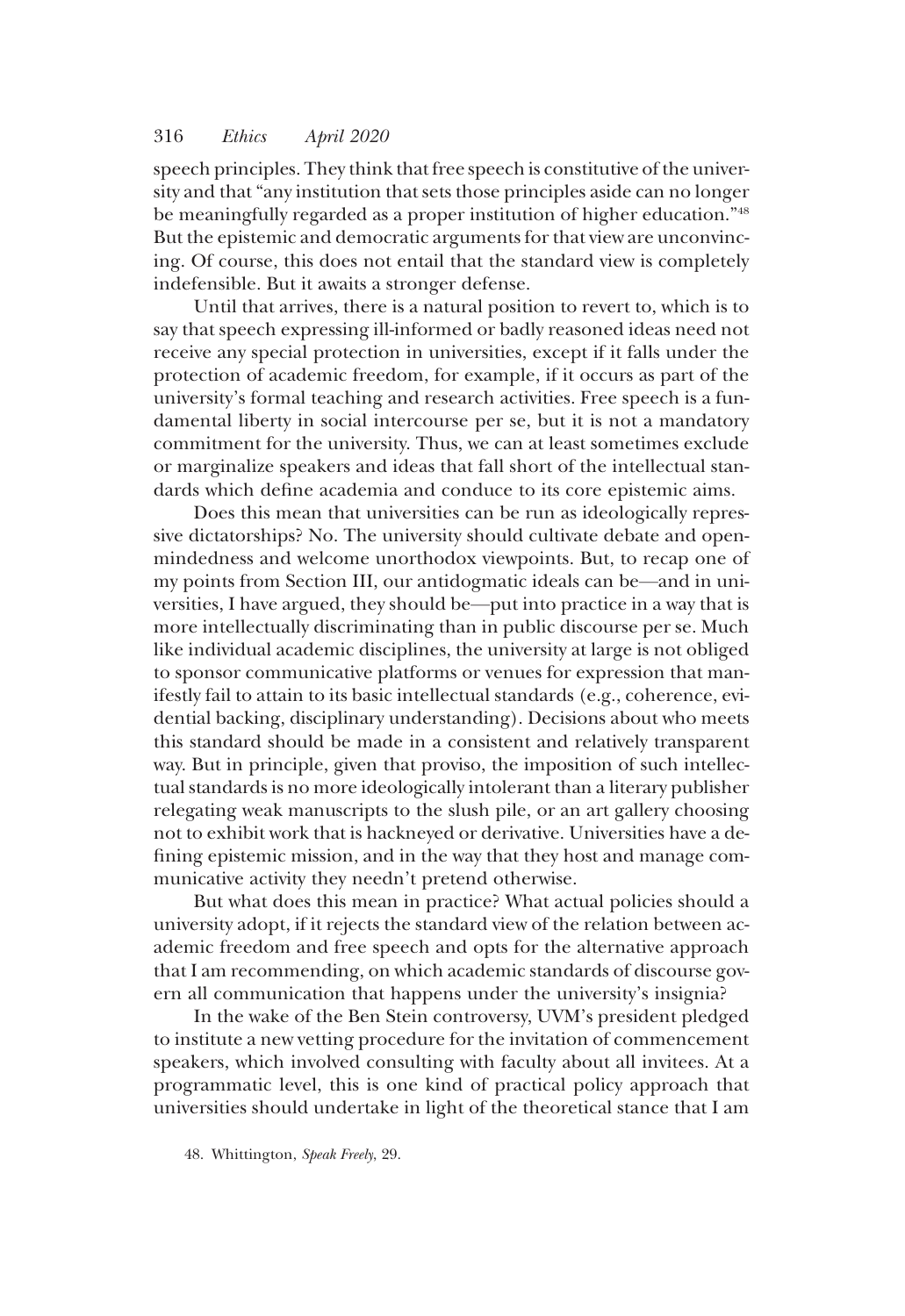defending. Universities should always look to involve academic experts in decisions about which speakers receive speaking platforms on campus. Now, when members of faculty themselves invite speakers to contribute to faculty-run teaching and research, any managerial oversight must remain "light touch." The idea that faculty should be autonomous in deciding how on-campus teaching and research events are run, including who is invited to speak, follows straightforwardly from a commitment to academic freedom. But for other kinds of speaking invitations—things like commencement addresses, or student society meetings, which are not directly linked to teaching and research—universities should (and note: some already do) have some kind of academic oversight procedures in place. These procedures should, subject to sensible provisos, make it possible for faculty to oppose or block invited speakers on academic grounds. Some institutions require that invited speakers be vetted by a senior administrator. Some institutions require that invited speakers be vetted by student representatives.<sup>49</sup> The evident defect in these forms of vetting, however, is that they sideline academic expertise. If we want academic standards of discourse to govern all communication that happens under the university's umbrella, then the natural way to achieve that is to give faculty the opportunity to register concerns about the academic credentials of invitees. And where the considered judgment of the institution's academic experts is that an invited speaker's work manifestly fails to attain to the kind of intellectual standards that further its epistemic mission, then, other things being equal, that institution should refrain from offering a platform to that speaker.

I said that this power should be subject to sensible provisos. For one thing, it would be unwise to give individual faculty members a veto power over invitations. Individuals often have idiosyncratic or sectarian views about what counts as academically competent work. Indeed, some faculty have doubts about the competence of their peers in adjacent academic disciplines. The faculty representatives who are tasked with reviewing invited speakers ought to be a representative cross section of an

49. For example, the University of Essex, in its "External Speaker Code of Practice," mandates that invitations to external speakers be reviewed by the university's safeguarding compliance manager, who has the power to approve, refuse, or impose a range of procedural conditions and constraints on the relevant event (see www.essex.ac.uk/student /event/external-speaker). My home institution, University College London, requires that all student union–affiliated clubs and societies seek prior approval for visiting speakers from the Students' Union, which, again, can either deny or impose various procedural conditions and constraints on the relevant event. Given that student clubs and societies must be union affiliated at University College London in order to gain access to most universitybased facilities and funding, this requirement functions as a de facto, student-led vetting procedure on external speakers for clubs and societies; see studentsunionucl.org/how-to -guides/organise-event-with-external-speaker.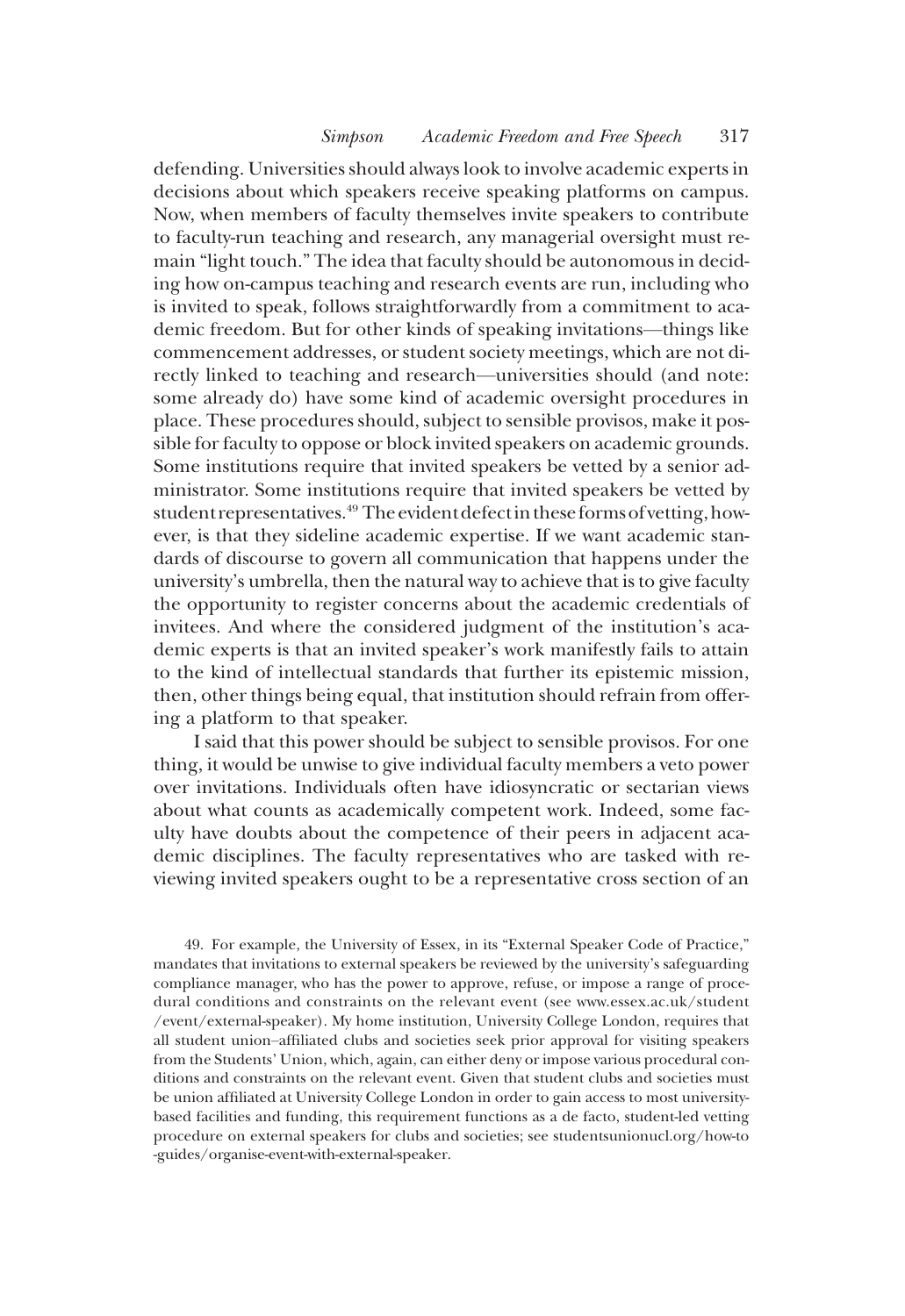institution's various academic disciplines, and they should reflect the intellectual diversity contained therein. And the collective opinion of these representatives should probably be gauged via some kind of majoritarian process. The cases where we want to avoid platforming speakers are those in which many or most members of a representative group of faculty delegates would judge that the speaker falls short of the institution's intellectual standards. There is room for variation in the fine-grained details of practical implementation, but this is acceptable as long as the processes remain transparent.

With regard to the various kinds of on-campus speech that primarily come from students—like writing in student newspapers, or student activism—there are, again, existing regulatory frameworks through which academic oversight can be implemented. Most universities impose regulations upon student newspapers and student activism. These procedures can either directly or indirectly constrain students' expressive activities on and around campus. Academic staff should have some advisory input in these regulations, then. They shouldn't be entirely overseen by administrators. Again, if a university wants academic standards of discourse to govern all communication that occurs under its umbrella, then it should seek sensible ways to elicit input from its own academics when it comes to these sorts of regulations.

Beyond these kinds of programmatic recommendations, trying to specify a universal policy template for universities to follow is unlikely to be helpful. Different institutional cultures and management setups call for different kinds of regulatory practices. And there are a variety of reasonable policy approaches that universities can adopt in relation to these issues. The overall point of critiquing the standard view—and of arguing for an alternative, on which academic standards apply beyond overt teaching and research contexts—is not to try to establish some kind of one-size-fits-all policy recommendation. The key point is to clarify which ideals universities should be answering to when working through these policy issues.50

50. There are other difficult policy issues to contend with beyond no platforming and "disinvitation incidents." Universities will become very dreary if they refuse to host entertainment events. But academic vetting processes will become utterly toothless if events involving the Ben Steins and Milo Yiannopouloses of the world can simply be rebadged as entertainment and thereby exempted from any academic oversight. So how do we distinguish, in a principled way, between events to which academic standards are applicable and events that are merely recreational? Here is another problem. On any plausible view of how universities should be run, students, staff, and visitors shouldn't be taken to forfeit their ordinary civil rights of speech, movement, and association simply by virtue of setting foot on a campus. While the university may have good reasons to refrain from supporting some student publications or activist groups, this does not entitle it to infringe on any student's ordinary civil liberties. But then how do we distinguish between communicative activities that occur under the university's aegis and those that are merely occurring on the university's